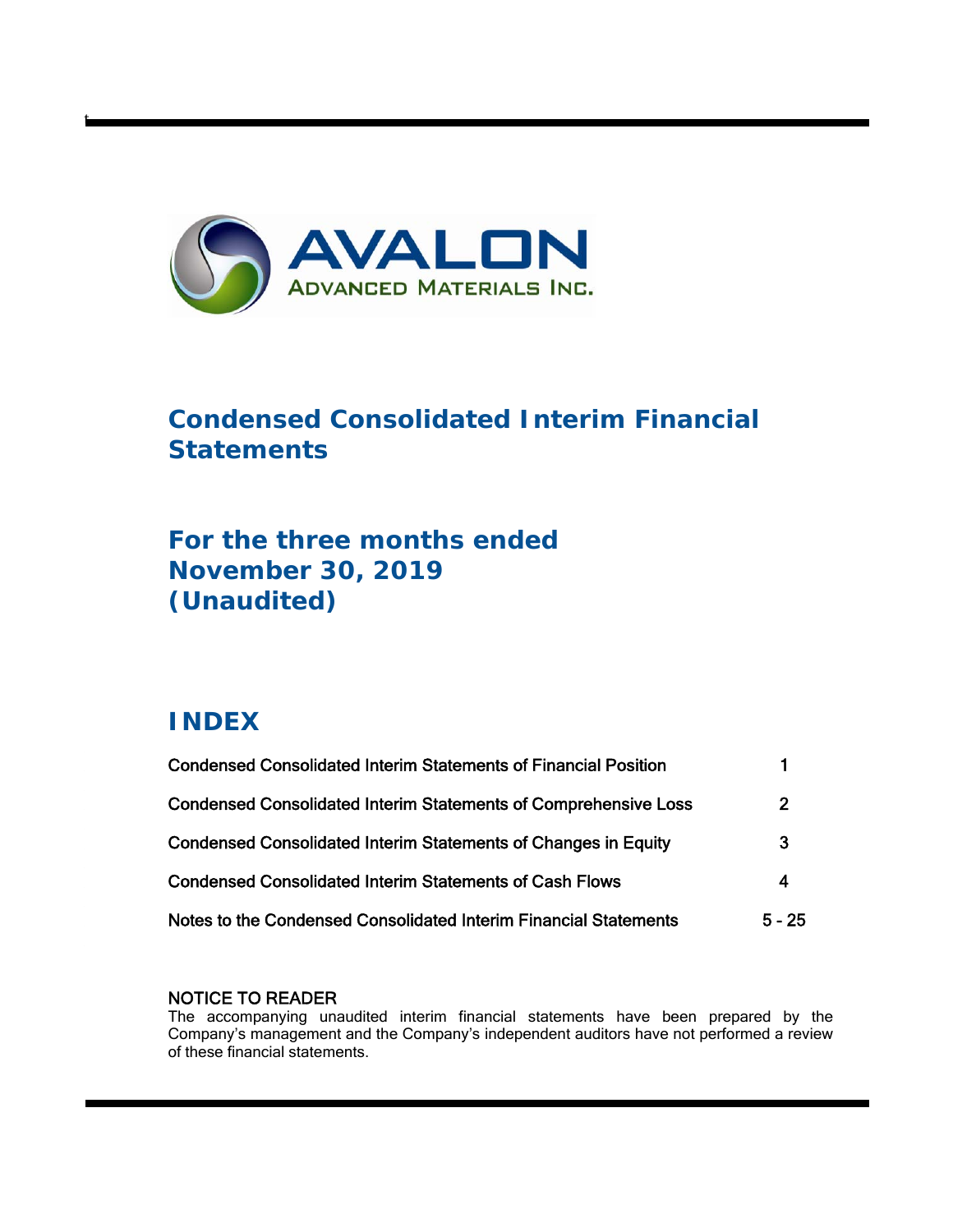# **Condensed Consolidated Interim Statements of Financial Position (expressed in Canadian Dollars) (unaudited)**

|                                                       | November 30,<br>2019 | August 31,<br>2019 |
|-------------------------------------------------------|----------------------|--------------------|
| <b>Assets</b>                                         |                      |                    |
| <b>Current Assets</b>                                 |                      |                    |
| Cash and cash equivalents                             | \$<br>2,702,128      | \$<br>1,881,841    |
| Other receivables                                     | 338,460              | 337,573            |
| Prepaid expenses and deposits                         | 126,044              | 140,720            |
| Asset held for sale (note 4)                          | 2,605,147            | 2,605,147          |
|                                                       | 5,771,779            | 4,965,281          |
| <b>Non-Current Assets</b>                             |                      |                    |
| Exploration and evaluation assets (note 5)            | 17,255,177           | 17,065,203         |
| Property, plant and equipment (note 6)                | 102,996,659          | 101,981,838        |
|                                                       | 120,251,836          | 119,047,041        |
|                                                       | \$<br>126,023,615    | \$<br>124,012,322  |
| <b>Liabilities</b>                                    |                      |                    |
| <b>Current Liabilities</b>                            |                      |                    |
| Accounts payable                                      | \$<br>224,689        | \$<br>151,318      |
| <b>Accrued liabilities</b>                            | 627,307              | 922,474            |
| Deferred flow-through share premium (note 7)          | 5,401                | 47,481             |
| Deferred asset sale proceeds (note 6a)                | 5,000,000            | 3,200,000          |
| Current portion of lease obligation (note 8)          | 165,258              |                    |
| Current portion of convertible note payable (note 9)  | 58,333               |                    |
|                                                       | 6,080,988            | 4,321,273          |
| <b>Non-Current Liabilities</b>                        |                      |                    |
| Lease obligation (note 8)                             | 825,039              |                    |
| Convertible note payable (note 9)                     |                      | 175,000            |
| Convertible redeemable preferred shares (note 10)     | 652,313              | 958,125            |
| Derivative liabilities (note 11)                      | 35,960               | 27,069             |
| Site closure and reclamation provisions               | 303,600              | 303,600            |
|                                                       | 1,816,912            | 1,463,794          |
|                                                       | 7,897,900            | 5,785,067          |
| <b>Shareholders' Equity</b>                           |                      |                    |
| Share Capital (note 12)                               | 178,256,679          | 177,802,700        |
| Reserve for Warrants (note 12b)                       | 4,330,037            | 4,330,037          |
| Reserve for Share Based Payments (note 12c)           | 17,246,348           | 17,225,482         |
| Reserve for Brokers' Compensation Warrants (note 12d) | 286,000              | 286,000            |
| <b>Accumulated Deficit</b>                            | (81,993,349)         | (81, 416, 964)     |
|                                                       | 118, 125, 715        | 118,227,255        |
|                                                       | 126,023,615          | \$<br>124,012,322  |
| Approved on behalf of the Board                       |                      |                    |

"Donald S. Bubar" , Director

"Brian MacEachen" , Director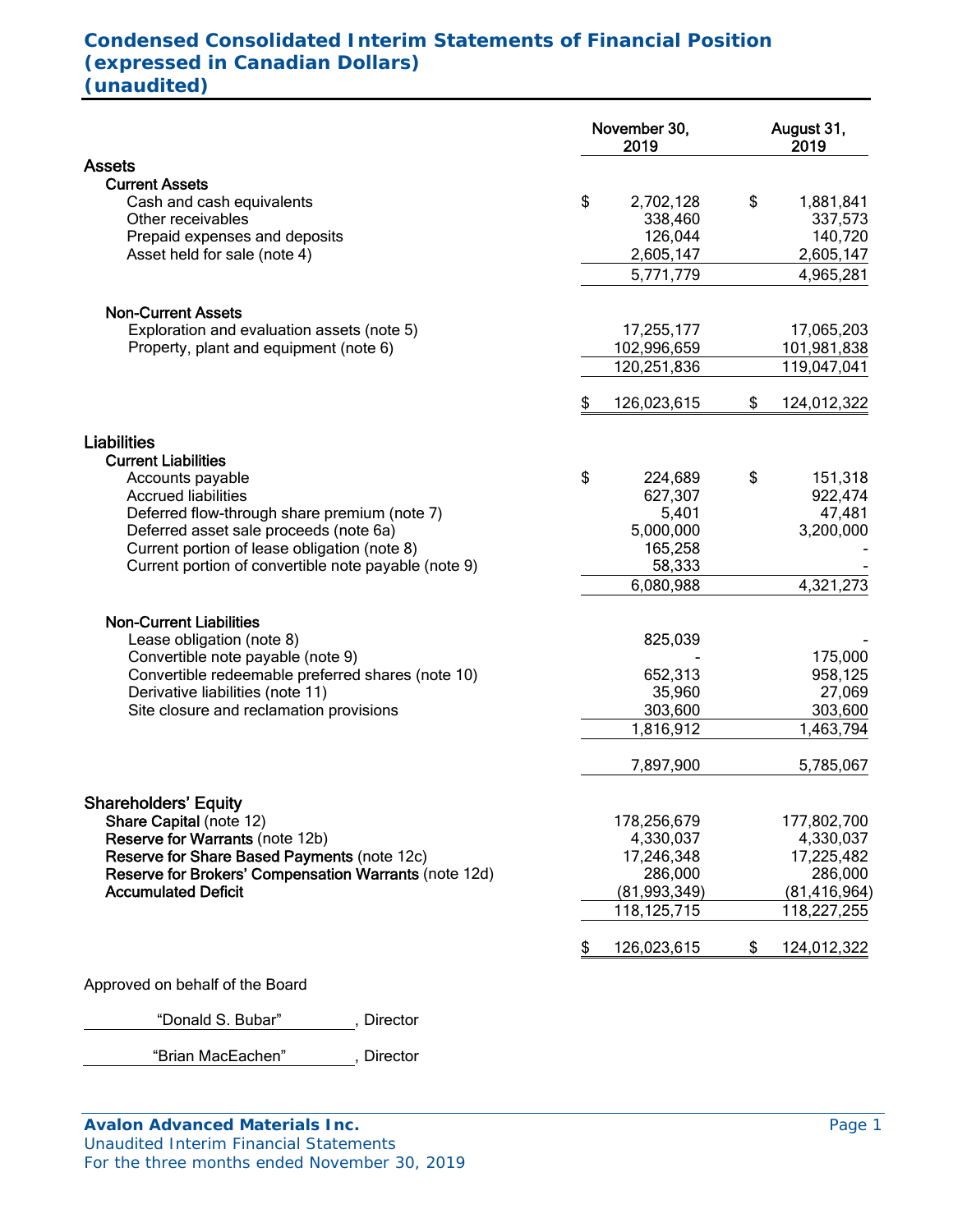# **Condensed Consolidated Interim Statements of Comprehensive Loss (expressed in Canadian Dollars, except number of shares) (unaudited)**

|                                                                                                                                  | <b>Three Months Ended</b><br>November 30, |                                     |    |                      |
|----------------------------------------------------------------------------------------------------------------------------------|-------------------------------------------|-------------------------------------|----|----------------------|
|                                                                                                                                  |                                           | 2019                                |    | 2018                 |
| Revenue                                                                                                                          |                                           |                                     |    |                      |
| Interest<br>Management fees (note 6a)                                                                                            | \$                                        | 9,990<br>89,987                     | \$ | 13,941               |
|                                                                                                                                  |                                           | 99,977                              |    | 13,941               |
| <b>Expenses</b>                                                                                                                  |                                           |                                     |    |                      |
| Corporate and administrative expenses (note 13)<br>Impairment loss on exploration and evaluation assets (note 5)                 |                                           | 579,977                             |    | 680,787<br>639,034   |
| General exploration<br>Depreciation<br>Share based compensation (note 12c)<br>Interest on lease obligation                       |                                           | 11,603<br>60,296<br>17,821<br>8,405 |    | 3,068<br>26,105      |
| Foreign exchange loss (gain)<br>Financing transaction costs<br>Increase in fair value of convertible redeemable preferred shares |                                           | (51)                                |    | 2,021<br>177,503     |
| (note 10)<br>Increase (Decrease) in fair value of derivative liabilities (note 11)                                               |                                           | 31,500<br>8,891                     |    | 144,375<br>(57, 433) |
|                                                                                                                                  |                                           | 718,442                             |    | 1,615,460            |
| Net Loss before Income Taxes                                                                                                     |                                           | (618, 465)                          |    | (1,601,519)          |
| <b>Deferred Income Tax Recoveries</b>                                                                                            |                                           | 42,080                              |    | 31,582               |
| Net Loss and Total Comprehensive Loss for the period                                                                             | \$                                        | (576, 385)                          | \$ | (1,569,937)          |
| Loss per Share - Basic and Diluted                                                                                               | \$                                        | (0.002)                             | \$ | (0.006)              |
| Weighted Average Number of Common Shares Outstanding,<br><b>Basic and Diluted</b>                                                |                                           | 322, 161, 180                       |    | 242,885,713          |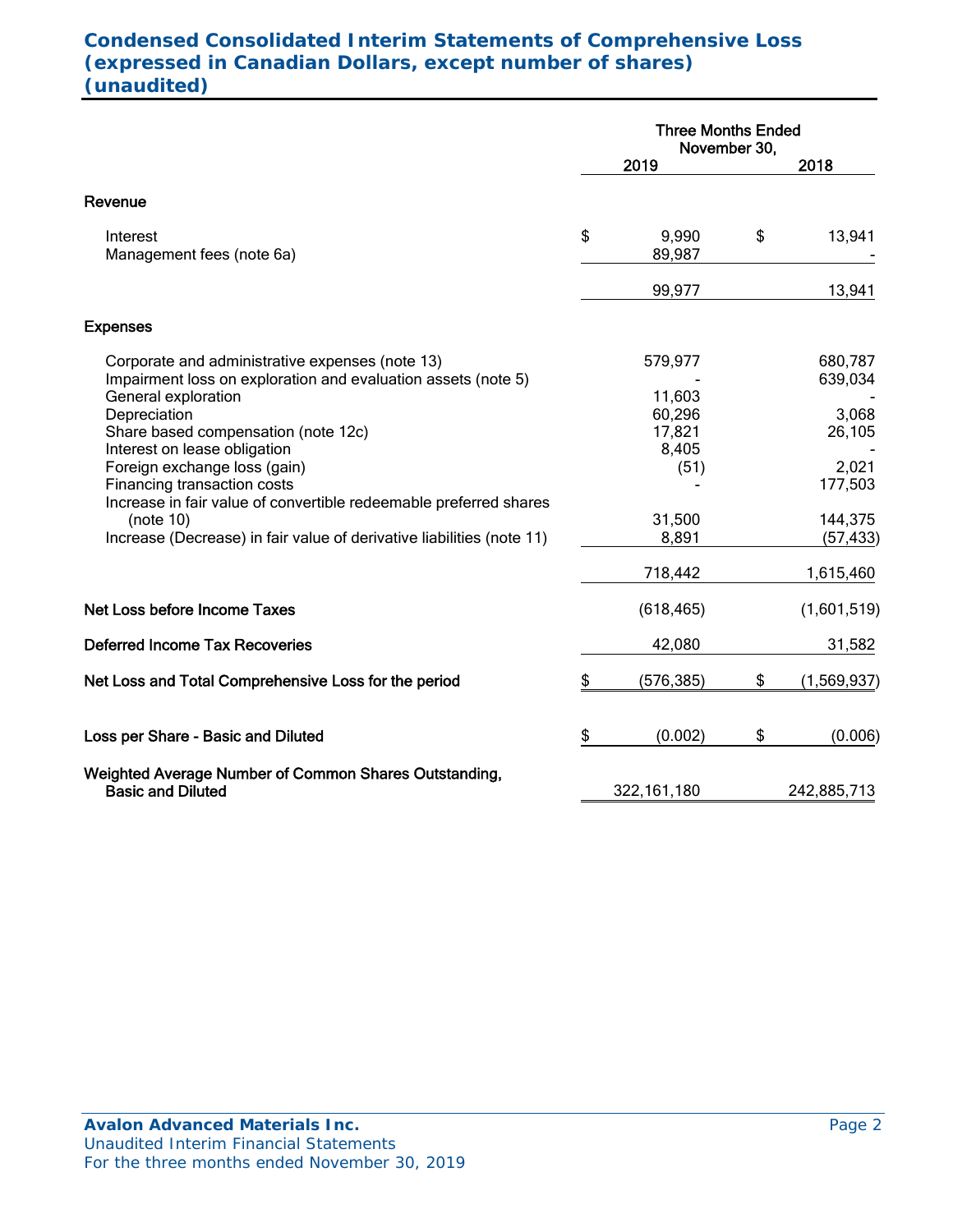# **Condensed Consolidated Interim Statements of Changes in Equity (expressed in Canadian Dollars, except number of shares) (unaudited)**

|                                                                                                                                                                                                                                                                                                                                                                                 |                                                                              | <b>Share Capital</b>                                                                               |                             | Reserves                              |                                             |                                   |                                                                                                             |
|---------------------------------------------------------------------------------------------------------------------------------------------------------------------------------------------------------------------------------------------------------------------------------------------------------------------------------------------------------------------------------|------------------------------------------------------------------------------|----------------------------------------------------------------------------------------------------|-----------------------------|---------------------------------------|---------------------------------------------|-----------------------------------|-------------------------------------------------------------------------------------------------------------|
|                                                                                                                                                                                                                                                                                                                                                                                 | Number of<br><b>Shares</b>                                                   | Amount                                                                                             | Warrants                    | <b>Share Based</b><br><b>Payments</b> | <b>Brokers'</b><br>Compensation<br>Warrants | Accumulated<br><b>Deficit</b>     | Total                                                                                                       |
| Balance at September 1, 2018<br>Equity offerings<br>Conversion of redeemable preferred shares<br>Share based compensation<br>Share issuance costs - cash<br>Net loss for the three month period                                                                                                                                                                                 | 237,018,428<br>5,375,000<br>12,246,431                                       | \$173,600,797<br>368,725<br>691,687<br>(12, 792)                                                   | 4,329,430<br>7,525<br>(261) | 17,130,110<br>31,291                  | 286,000<br>\$                               | (78,030,629)<br>\$<br>(1,569,937) | 117,315,708<br>\$<br>376,250<br>691,687<br>31,291<br>(13,053)<br>(1,569,937)                                |
| Balance at November 30, 2018<br>Equity offerings<br>Conversion of redeemable preferred shares<br>Conversion of note payable<br><b>Exercise of warrants</b><br>Reserve transferred on exercise of warrants<br>Exercise of options<br>Reserve transferred on exercise of options<br>Share based compensation<br>Share issuance costs - cash<br>Net loss for the nine month period | 254,639,859<br>10,000,000<br>41,090,624<br>7,721,966<br>1,000,000<br>200,000 | 174,648,417<br>550,000<br>2,081,626<br>425,000<br>120,000<br>6,657<br>20,000<br>1,850<br>(50, 850) | 4,336,694<br>(6,657)        | 17,161,401<br>(1,850)<br>65,931       | 286,000                                     | (79,600,566)<br>(1,816,398)       | 116,831,946<br>550,000<br>2,081,626<br>425,000<br>120,000<br>20,000<br>65,931<br>(50, 850)<br>(1, 816, 398) |
| Balance at August 31, 2019<br>Conversion of redeemable preferred shares<br>Conversion of note payable<br>Share based compensation<br>Net loss for the three month period                                                                                                                                                                                                        | 314,652,449<br>7,676,845<br>2,846,254                                        | 177,802,700<br>337,312<br>116,667                                                                  | 4,330,037                   | 17,225,482<br>20,866                  | 286,000                                     | (81, 416, 964)<br>(576, 385)      | 118,227,255<br>337,312<br>116,667<br>20,866<br>(576, 385)                                                   |
| Balance at November 30, 2019                                                                                                                                                                                                                                                                                                                                                    | 325, 175, 548                                                                | \$178,256,679                                                                                      | 4,330,037                   | 17,246,348                            | 286,000<br>S.                               | (81,993,349)<br>S.                | \$118,125,715                                                                                               |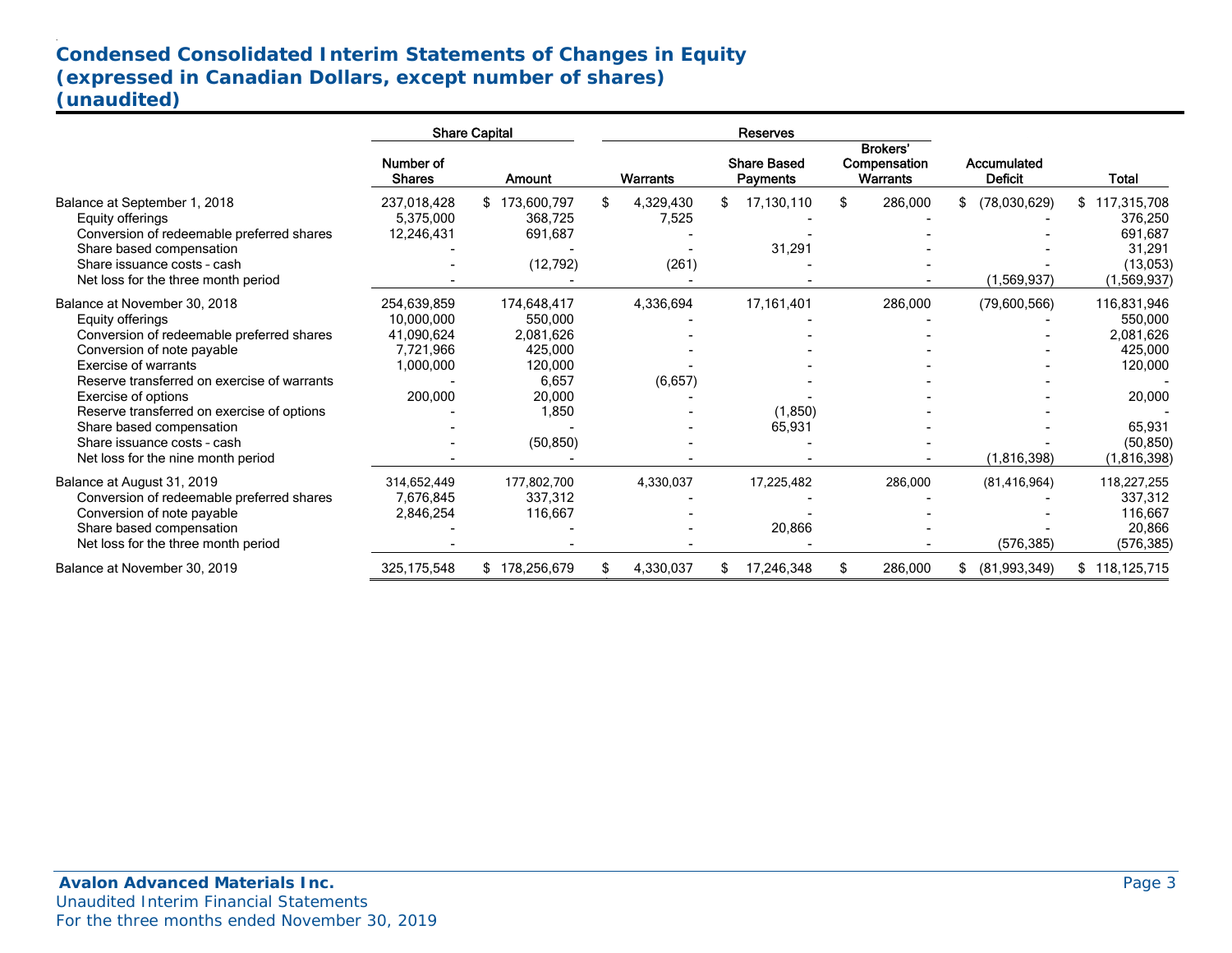## . **Condensed Consolidated Interim Statements of Cash Flows (expressed in Canadian Dollars) (unaudited)**

|                                                                                                                                         | <b>Three Months Ended</b><br>November 30,         |    |                                    |  |
|-----------------------------------------------------------------------------------------------------------------------------------------|---------------------------------------------------|----|------------------------------------|--|
|                                                                                                                                         | 2019                                              |    | 2018                               |  |
| <b>Operating Activities</b>                                                                                                             |                                                   |    |                                    |  |
| Cash paid to employees<br>Cash paid to suppliers<br>Interest received<br>Management fees received                                       | \$<br>(511, 835)<br>(143, 881)<br>9,990<br>58,380 | \$ | (169, 674)<br>(177, 541)<br>13,941 |  |
| Cash Used by Operating Activities                                                                                                       | (587, 346)                                        |    | (333, 274)                         |  |
| <b>Financing Activities</b>                                                                                                             |                                                   |    |                                    |  |
| Net proceeds from equity offerings<br>Net proceeds from issuance of note payable<br>Lease payments                                      | (49, 108)                                         |    | 361,963<br>475,000                 |  |
| Cash Provided (Used) by Financing Activities                                                                                            | (49, 108)                                         |    | 836,963                            |  |
| <b>Investing Activities</b>                                                                                                             |                                                   |    |                                    |  |
| Exploration and evaluation assets<br>Property, plant and equipment<br>Advance payment received on sale of property, plant and equipment | (275, 114)<br>(68, 196)                           |    | (151, 621)<br>(38, 396)            |  |
| (note 6)                                                                                                                                | 1,800,000                                         |    |                                    |  |
| Cash Provided (Used) by Investing Activities                                                                                            | 1,456,690                                         |    | (190,017)                          |  |
| <b>Change in Cash and Cash Equivalents</b>                                                                                              | 820,236                                           |    | 313,672                            |  |
| Foreign Exchange Effect on Cash                                                                                                         | 51                                                |    | (2,021)                            |  |
| Cash and Cash Equivalents - beginning of period                                                                                         | 1,881,841                                         |    | 319,057                            |  |
| Cash and Cash Equivalents - end of period                                                                                               | \$<br>2,702,128                                   | \$ | 630,708                            |  |

Supplemental Cash Flow Information (note 16)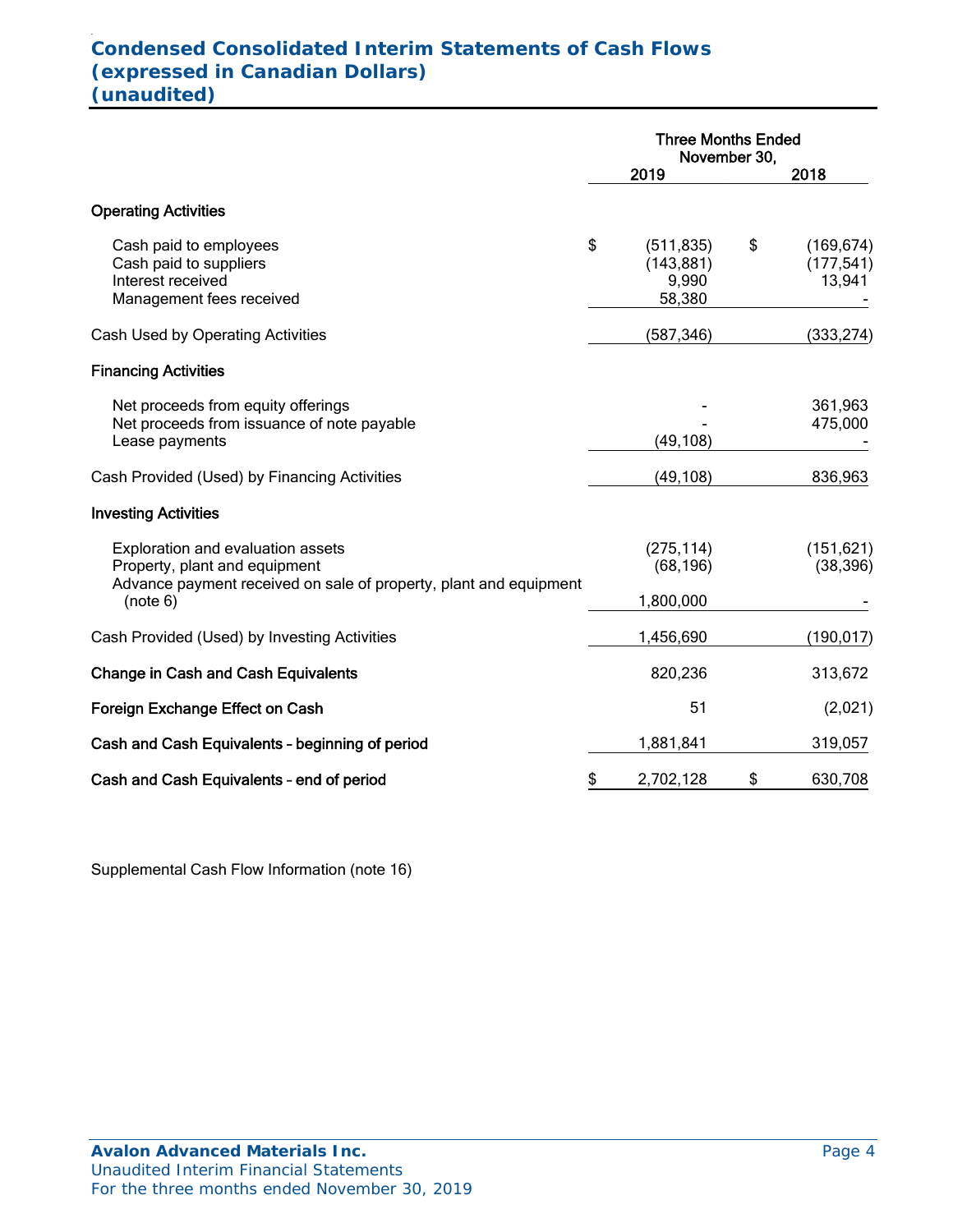## **1. Nature of Operations and Going Concern Uncertainty**

Avalon Advanced Materials Inc. ("Avalon") is a publicly listed company incorporated in Canada and continued under the *Canada Business Corporations Act*. Avalon's common shares are listed on the Toronto Stock Exchange (the "TSX") (TSX: AVL), on the OTCQB® Venture Market (OTCQB: AVLNF), and the Frankfurt Stock Exchange in Germany.

The registered address, principal address and records office of Avalon is located at 130 Adelaide Street West, Suite 1901, Toronto, Ontario, Canada, M5H 3P5.

Avalon, together with its subsidiaries (collectively, the "Company") is principally engaged in the acquisition, exploration, evaluation and development of specialty metal and mineral properties, located principally in Canada. To date, the Company has not earned any significant revenues.

The realization of amounts shown for its development asset – the Nechalacho Rare Earth Elements Project (the "Nechalacho REE Project") and its exploration and evaluation assets is dependent upon the discovery of economically recoverable reserves (where not already identified), the ability of the Company to obtain the necessary financing to develop these assets, and future profitable production or proceeds of disposition from these assets.

These unaudited condensed consolidated interim financial statements have been prepared in accordance with International Financial Reporting Standards ("IFRS") as issued by the International Accounting Standards Board ("IASB") applicable to a going concern, which assumes the Company will continue to meet its obligations and discharge its liabilities in the normal course of business for the foreseeable future. Different bases of measurement may be appropriate when a company is not expected to continue operations for the foreseeable future. The Company is in the exploration and development stage and raises funds in the equity markets to conduct its business activities. The Company has incurred losses in the current and prior periods, with a net loss of \$576,385 for the three months ended November 30, 2019 (the "Quarter") and an accumulated deficit of \$81,993,349 as at November 30, 2019. The Company's cash and cash equivalents balance at November 30, 2019 was \$2,702,128, and the working capital deficit was \$309,209. Excluding the asset held for sale of \$2,605,147 from the current assets, and excluding the deferred asset sale proceeds of \$5,000,000 from the current liabilities, the Company's adjusted working capital as at November 30, 2019 was \$2,085,644.

Given the continuation of weak investor sentiment and capital market conditions in the junior resource sector, there exists an uncertainty as to the Company's ability to raise additional funds on favorable terms. These conditions indicate the existence of a material uncertainty that raises substantial doubt about the Company's ability to continue as a going concern. As at November 30, 2019, the Company is required to incur additional Canadian exploration expenses ("CEE") of \$25,203 by December 31, 2019. The Company's expenditures on other discretionary exploration and development activities have some scope for flexibility in terms of amount and timing, which can be adjusted accordingly. Management intends to finance these expenditures over the next twelve months with funds currently on hand, and through planned equity financings.

These unaudited condense consolidated interim financial statements do not reflect the adjustments to the carrying values of assets and liabilities and the reported expenses and statement of financial position classifications that would be necessary should the going concern assumption be inappropriate, and those adjustments could be material.

These unaudited condensed consolidated interim financial statements have been reviewed and approved by the Company's Audit Committee and the Board of Directors on January 8, 2020.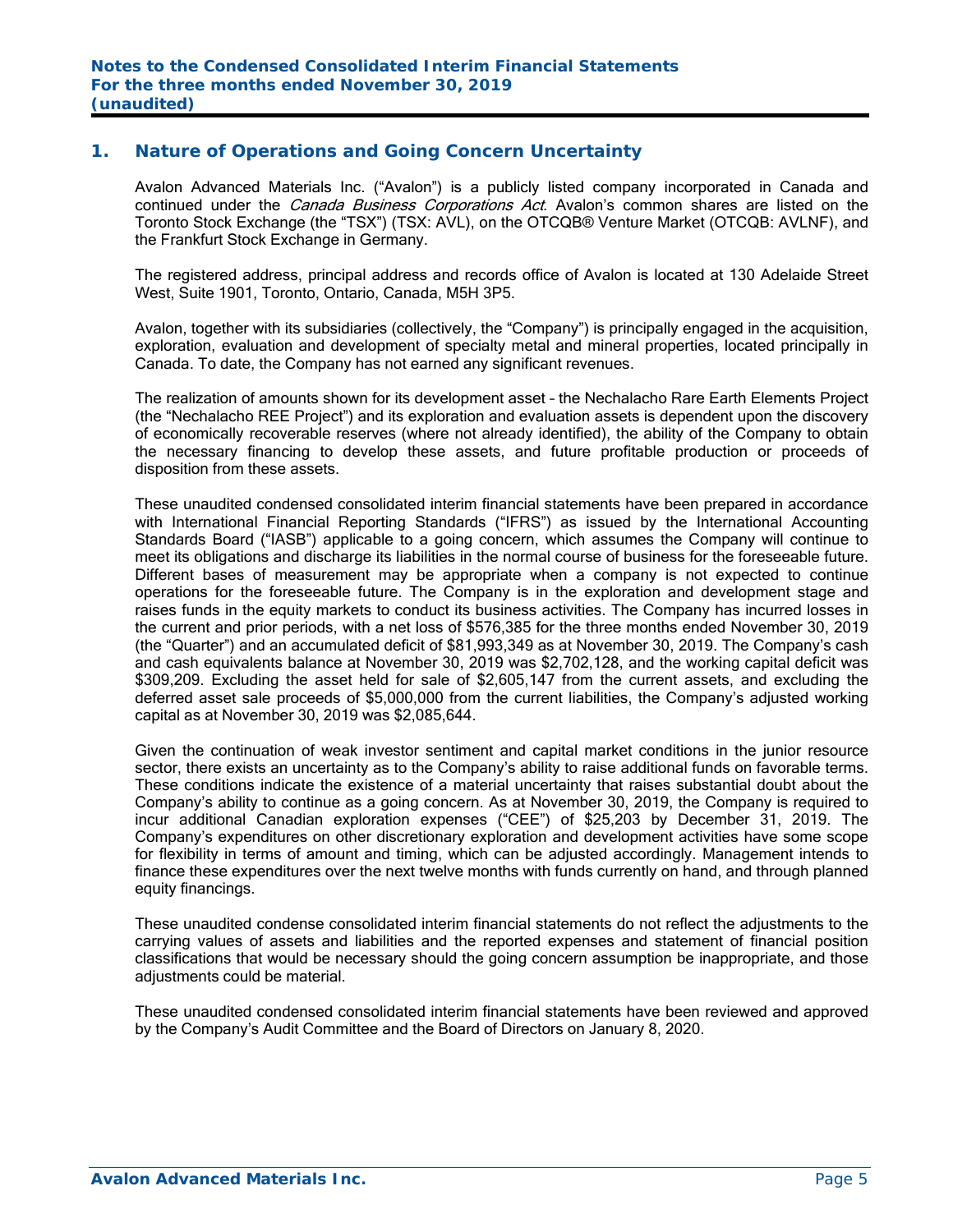## **2. Basis of Presentation**

#### *a) Statement of Compliance and Basis of Presentation*

 These unaudited condensed consolidated interim financial statements, including comparatives, have been prepared in accordance with International Accounting Standards ("IAS") 34 Interim Financial Reporting, as issued by IASB.

 These unaudited condensed consolidated interim financial statements do not contain all disclosures required by IFRS and accordingly should be read in conjunction with the Company's consolidated annual financial statements for the year ended August 31, 2019.

 These unaudited condensed consolidated interim financial statements have been prepared on a going concern basis using the historical cost basis, except for certain financial instruments which are measured at fair value in accordance with the policies disclosed in Note 3 of the Company's consolidated annual financial statements for the year ended August 31, 2019.

#### *b) Basis of Consolidation*

 These unaudited condensed consolidated interim financial statements include the accounts of the Company and the entities controlled by the Company. Control exists when the Company is exposed, or has rights, to variable returns from its involvement with the investee and has the ability to affect those returns through its power over the investee. The financial statements of subsidiaries are included in the consolidated financial statements from the date that control commences until the date that control ceases.

 These unaudited condensed consolidated interim financial statements include the accounts of the Company and its wholly-owned subsidiaries, 8110131 Canada Inc., Nolava Minerals Inc. ("Nolava"), and Avalon Rare Metals Ltd. ("ARML"). Nolava and ARML are incorporated in the United States of America ("USA").

 ARML has not carried on any significant operations since its inception. During the year ended August 31, 2012, 8110131 Canada Inc. acquired certain net smelter returns ("NSR") royalty interests in the Company's properties which were held by third parties. Nolava had held certain mining claims in Utah, USA and had conducted exploration work on those mining claims during fiscal year 2011 to fiscal year 2014. All intercompany transactions and balances have been eliminated on consolidation of the accounts.

## **3. Significant Accounting Policies**

These unaudited condensed consolidated interim financial statements have been prepared using the same accounting policies, significant accounting judgments and estimates, and methods of computation as the annual consolidated financial statements of the Company as at and for the year ended August 31, 2019, as described in Note 3 of those financial statements, except for the adoption of the new accounting standards as described below:

## *a) IFRS 16, Leases*

 IFRS 16, Leases ("IFRS 16") was issued by the IASB in January 2016 and replace IAS 17 Leases ("IAS 17"). IFRS 16 specifies the methodology to recognize, measure, present and disclose leases. The standard provides a single lessee accounting model, requiring lessees to recognize assets and liabilities for all leases except for short-term leases and leases with low value assets. At the commencement date of a lease, a lessee will recognize a liability to make lease payments (i.e., the lease obligation) and an asset representing the right to use the underlying asset during the lease term (i.e., the right-of-use ("ROU") asset). Lessees are required to separately recognize the interest expense on the lease obligation and the depreciation expense on the ROU asset. IFRS 16 substantially carries forward the lessor accounting requirements in IAS 17.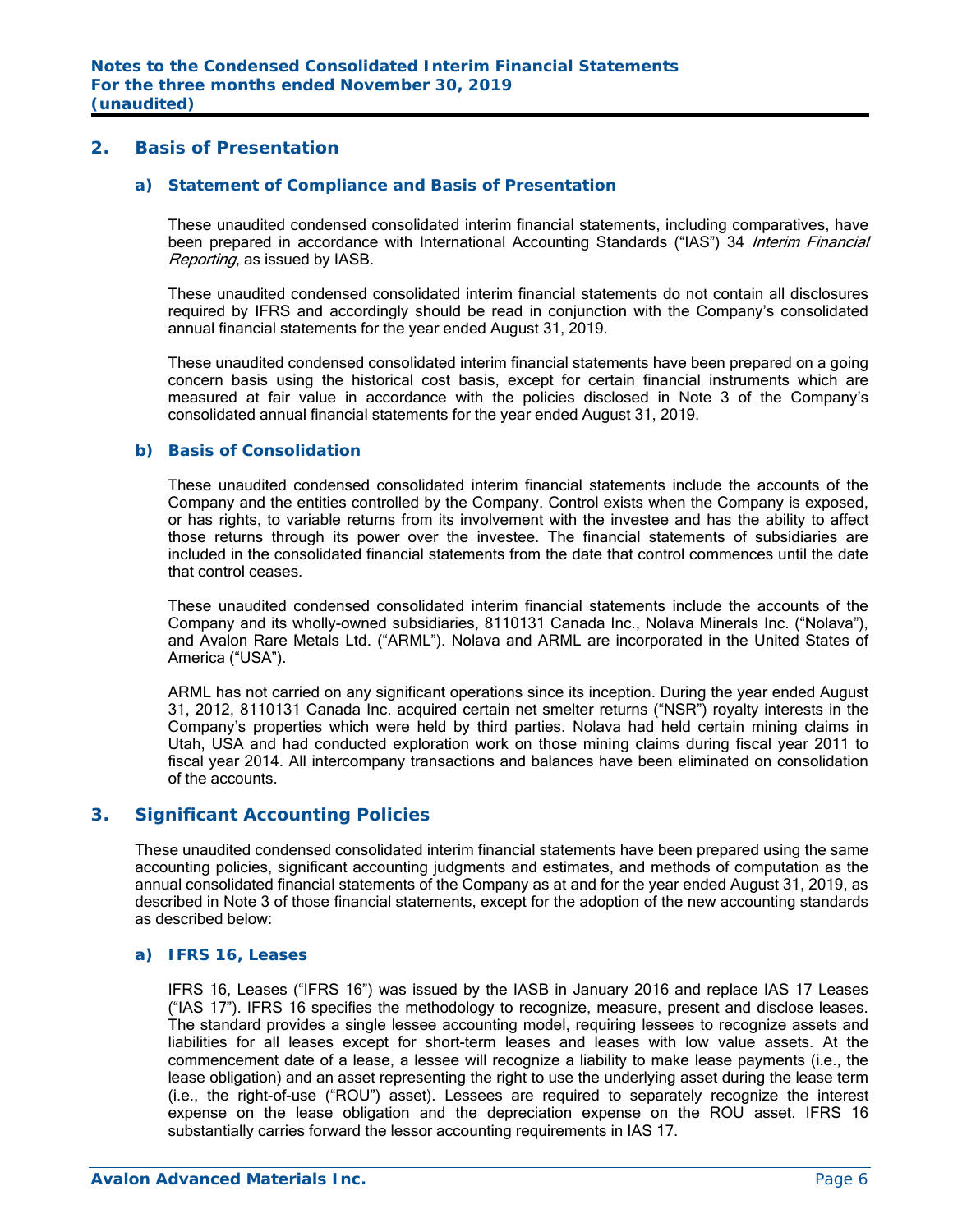## **3. Significant Accounting Policies (continued)**

 IFRS 16 is effective for annual periods beginning on or after January 1, 2019. A lessee can apply IFRS 16 to its leases either retrospectively to each prior reporting period presented; or retrospectively with the cumulative effect of initially applying IFRS 16 being recognized at the date of initial application. The lease obligation is initially measured at the present value of the lease payments that are not paid at the commencement date, discounted using the interest rate implicit in the lease or, if that rate cannot be readily determined, the entity's incremental borrowing rate. The lease obligation is measured at amortized cost using the effective interest method.

Effective September 1, 2019, the Company adopted IFRS 16 using the modified retrospective approach and accordingly the information presented for fiscal 2019 has not been restated.

 On initial application, the Company recognized a ROU asset (included in property, plant and equipment) and a corresponding lease obligation relating to a lease for its office premises in Toronto, which had previously been classified as an operating lease under IAS 17. The Company has elected to record the ROU asset based on the corresponding lease obligation. The ROU asset and lease obligation of \$1,045,810 were recorded as of September 1, 2019, with no net impact on the opening retained earnings. When measuring the lease obligation, the Company discounted the remaining lease payments under the lease contract using its estimated weighted‐average incremental borrowing rate of 5.0%. Depreciation on the ROU asset is recognized on a straight line basis over the shorter of the lease term and the useful life.

 The following table reconciles the Company's operating lease obligation on August 31, 2019, as previously disclosed in the Company's consolidated financial statements, to the lease obligation recognized on initial application of IFRS 16 on September 1, 2019.

| Operating lease commitments as at August 31, 2019                             | 1.156.911  |
|-------------------------------------------------------------------------------|------------|
| Increase in lease payments relating to the operating cost of the office lease | 31.794     |
| Discounted using the estimated incremental borrowing rate                     | (142, 895) |
|                                                                               |            |
| Lease obligation recognized on September 1, 2019                              | 1,045,810  |

 The adoption of IFRS 16 had the following impact on the Company's condensed consolidated interim statement of comprehensive loss for the Quarter:

| Increase in depreciation expense                            | 49.023    |
|-------------------------------------------------------------|-----------|
| Increase in interest on lease obligation                    | 8.405     |
| Decrease in corporate and administrative expenses           | (49, 108) |
| Total increase in expenses, net loss and comprehensive loss | 8.320     |

 The adoption of IFRS 16 had no net impact on the Company's condensed consolidated interim statement of cash flows for the Quarter, but had increased the cash used by financing activities by \$49,108, which was offset by the same amount of decrease for the cash used by operating activities.

## **4. Asset Held for Sale**

In June 2019, the Company entered into an agreement, under which an unrelated third party will acquire ownership of the near-surface mineral resources principally in the T-Zone and Tardiff Zones of the Nechalacho REE Project above a depth of 150 metres above sea level for a total cash consideration of \$5.0 million as described in Note 6a while the Company will retain ownership of the deeper resources in the Basal Zone that were the subject of its 2013 feasibility study. The sale is expected to be completed in the second quarter of fiscal 2020. Accordingly, the Company has transferred the carrying cost relating to the near-surface mineral resources of \$2,605,147 from the total carrying cost of the Nechalacho REE Project included in Property, Plant and Equipment to Asset Held for Sale.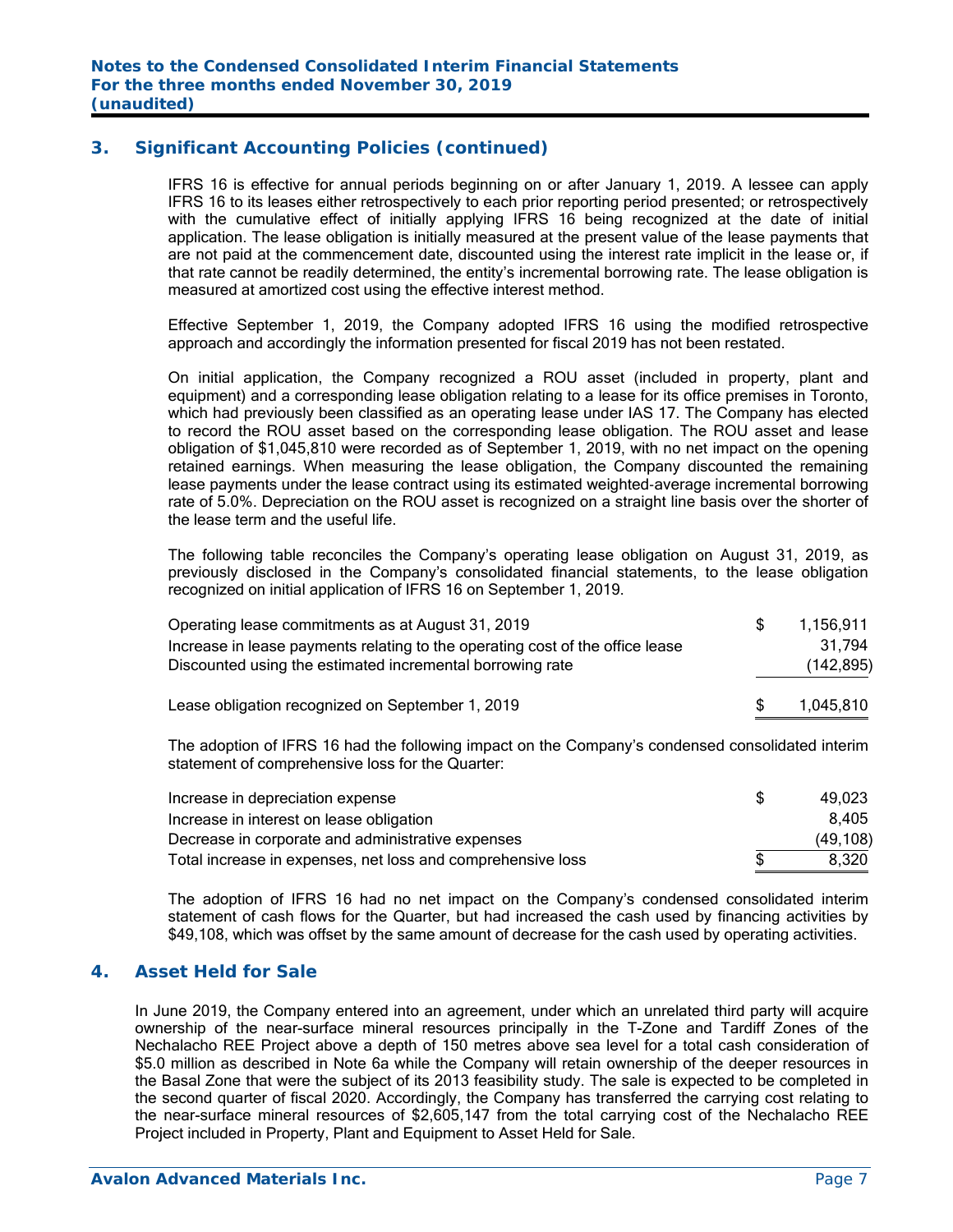## **5. Exploration and Evaluation Assets**

|                                                                                                                 | September 1,<br>2019              | <b>Expenditures</b> | Impairment<br>Loss                         | November 30,<br>2019              |
|-----------------------------------------------------------------------------------------------------------------|-----------------------------------|---------------------|--------------------------------------------|-----------------------------------|
| For the Quarter<br>Separation Rapids Lithium Project (a)<br>East Kemptville Tin-Indium Project (b)<br>Other (c) | 11,522,138<br>5,503,577<br>39.488 | 157,235<br>32,739   | $\sim$<br>$\blacksquare$<br>$\blacksquare$ | 11,679,373<br>5,536,316<br>39,488 |
|                                                                                                                 | 17,065,203                        | 189.974             | $\blacksquare$                             | 17,255,177                        |

|                                        | September 1,<br>2018 | <b>Expenditures</b> | Impairment<br>Loss       | August 31,<br>2019 |
|----------------------------------------|----------------------|---------------------|--------------------------|--------------------|
| Separation Rapids Lithium Project (a)  | 11,010,950           | 511,188             | ۰.                       | 11,522,138         |
| East Kemptville Tin-Indium Project (b) | 5,827,524            | 315,087             | (639, 034)               | 5,503,577          |
| Other (c)                              | 35.760               | 3.728               | $\overline{\phantom{a}}$ | 39,488             |
|                                        | 16,874,234           | 830,003             | (639, 034)               | \$<br>17,065,203   |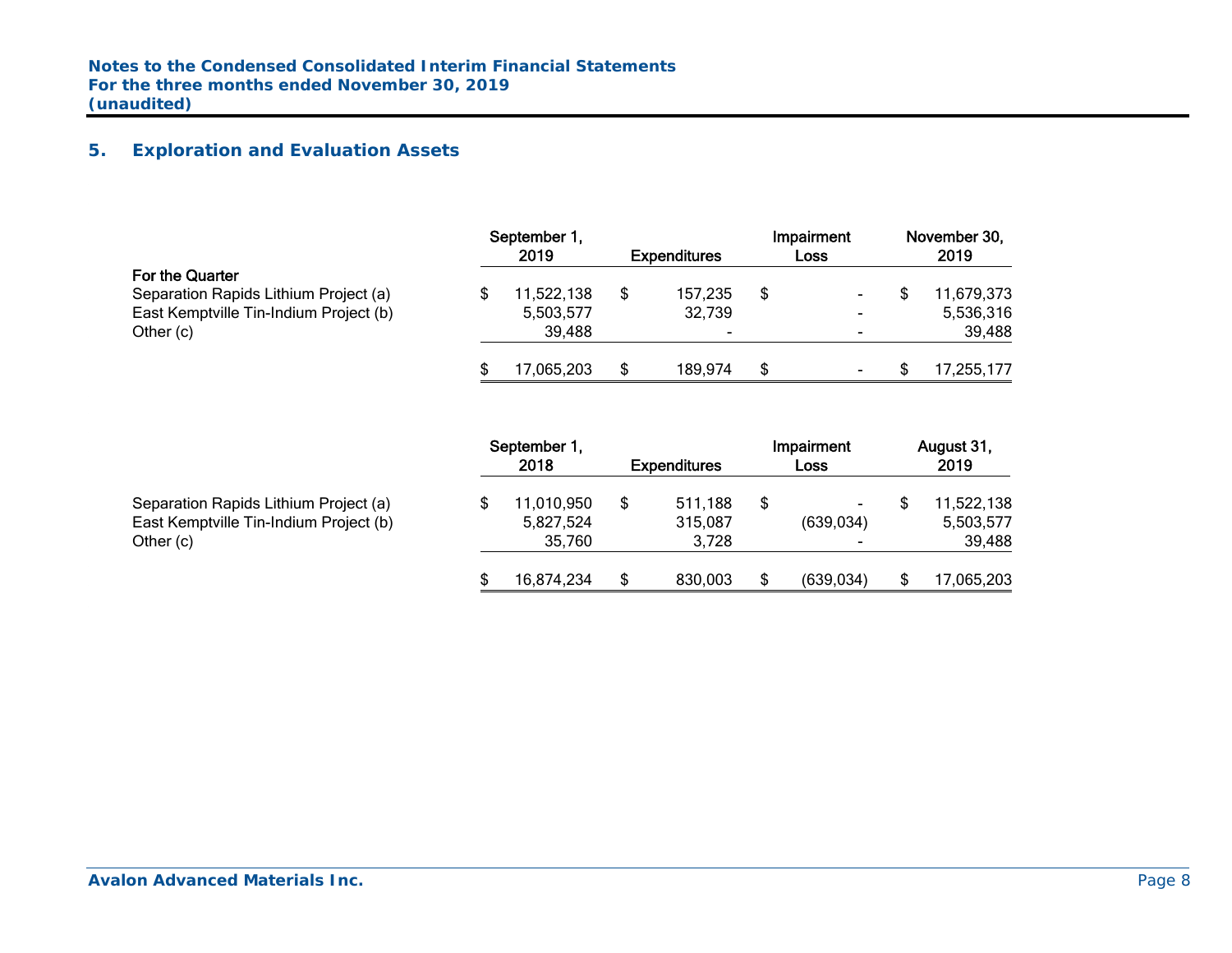## **5. Exploration and Evaluation Assets (continued)**

a) Separation Rapids Lithium Project, Ontario

The Company owns a 100% interest in certain mineral claims and a mining lease in the Kenora area of Ontario.

b) East Kemptville Tin-Indium Project, Nova Scotia

The Company holds a special exploration licence (the "Special Licence") to search and prospect for all minerals except for coal, salt, potash and uranium within four claims in the East Kemptville area of Yarmouth, Nova Scotia.

The Special Licence had a term of three years which began February 2, 2015 and was renewable for an additional two one-year periods, which extended the Special Licence until February 1, 2020. The Company continues to work toward obtaining a mining lease, or other form of mineral tenure, to replace the Special Licence.

c) Other Resource Properties

The Company has a 100% interest in a mining lease in the Warren Township Anorthosite Project, located near Foleyet, Ontario, a 100% interest in several claims in the Lilypad Lakes Cesium Property, located 150 km northeast of Pickle Lake, Ontario, a 2.0% NSR interest in certain claims of the East Cedartree Gold Property located near Kenora, Ontario, and a 2.4% NSR interest in the Wolf Mountain Platinum-Palladium Project located near Thunder Bay, Ontario.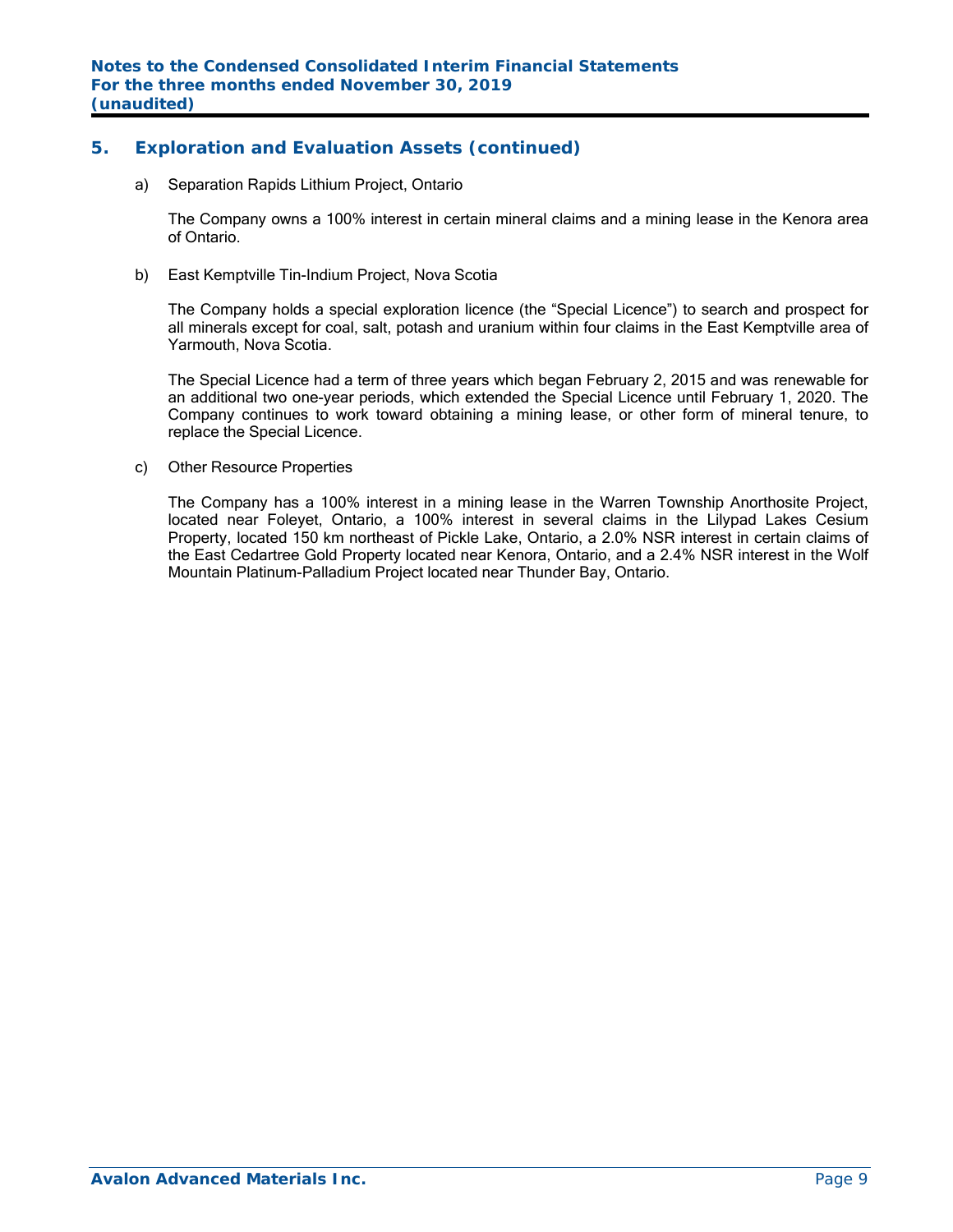## **6. Property, Plant and Equipment**

|                                 | Nechalacho<br><b>REE Project</b><br>(a) |        | Airstrip |     | Office,<br>Computer<br>and Office<br>Equipment (b) | Land and<br><b>Building</b> | <b>Exploration</b><br><b>Equipment</b> | Leasehold<br>Improvements | <b>Total</b>      |
|---------------------------------|-----------------------------------------|--------|----------|-----|----------------------------------------------------|-----------------------------|----------------------------------------|---------------------------|-------------------|
| Cost                            |                                         |        |          |     |                                                    |                             |                                        |                           |                   |
| As at September 1, 2018         | \$103,878,349                           | \$     | 646,860  | \$  | 220,048                                            | \$<br>90,905                | \$<br>695,532                          | \$<br>94,594              | \$<br>105,626,288 |
| Additions                       | 201,097                                 |        |          |     |                                                    |                             |                                        | 7,020                     | 208,117           |
| Transfer to asset held for      |                                         |        |          |     |                                                    |                             |                                        |                           |                   |
| sale                            | (2,605,147)                             |        |          |     |                                                    |                             |                                        |                           | (2,605,147)       |
| <b>Disposals</b>                |                                         |        |          |     | (18, 911)                                          |                             |                                        |                           | (18, 911)         |
| As at August 31, 2019           | 101,474,299                             |        | 646,860  |     | 201,137                                            | 90,905                      | 695,532                                | 101,614                   | 103,210,347       |
| Additions                       | 12,682                                  |        |          |     | 18,575                                             |                             |                                        |                           | 31,257            |
| IFRS 16 adjustment              |                                         |        |          |     | 1,045,810                                          |                             |                                        |                           | 1,045,810         |
| <b>Disposals</b>                |                                         |        |          |     | (30, 283)                                          |                             |                                        |                           | (30, 283)         |
| As at November 30, 2019         | \$101,486,981                           | \$     | 646,860  | \$  | 1,235,239                                          | \$<br>90,905                | \$<br>695,532                          | \$<br>101,614             | \$104,257,131     |
| <b>Accumulated Depreciation</b> |                                         |        |          |     |                                                    |                             |                                        |                           |                   |
| As at September 1, 2018         | \$                                      | \$     | 265,446  | -\$ | 179,986                                            | \$<br>10,367                | \$<br>643,185                          | \$<br>94,594              | 1,193,578<br>\$   |
| Depreciation expense            |                                         |        | 20,624   |     | 12,714                                             | 4,191                       | 15,705                                 | 108                       | 53,342            |
| <b>Disposals</b>                |                                         |        |          |     | (18, 411)                                          |                             |                                        |                           | (18, 411)         |
| As at August 31, 2019           |                                         |        | 286,070  |     | 174,289                                            | 14,558                      | 658,890                                | 94,702                    | 1,228,509         |
| Depreciation expense            |                                         |        | 4,743    |     | 53,383                                             | 1,048                       | 2,748                                  | 324                       | 62,246            |
| <b>Disposals</b>                |                                         |        |          |     | (30, 283)                                          |                             |                                        |                           | (30, 283)         |
| As at November 30, 2019         | \$                                      | $-$ \$ | 290,813  | \$  | 197,389                                            | \$<br>15,606                | \$<br>661,638                          | \$<br>95,026              | \$<br>1,260,472   |
| <b>Net Book Value</b>           |                                         |        |          |     |                                                    |                             |                                        |                           |                   |
| As at August 31, 2019           | \$101,474,299                           | \$     | 360,790  | \$  | 26,848                                             | \$<br>76,347                | \$<br>36,642                           | \$<br>6,912               | \$101,981,838     |
| As at November 30, 2019         | \$101,486,981                           | \$     | 356,047  | \$  | 1,037,850                                          | \$<br>75,299                | \$<br>33,894                           | \$<br>6,588               | \$<br>102,996,659 |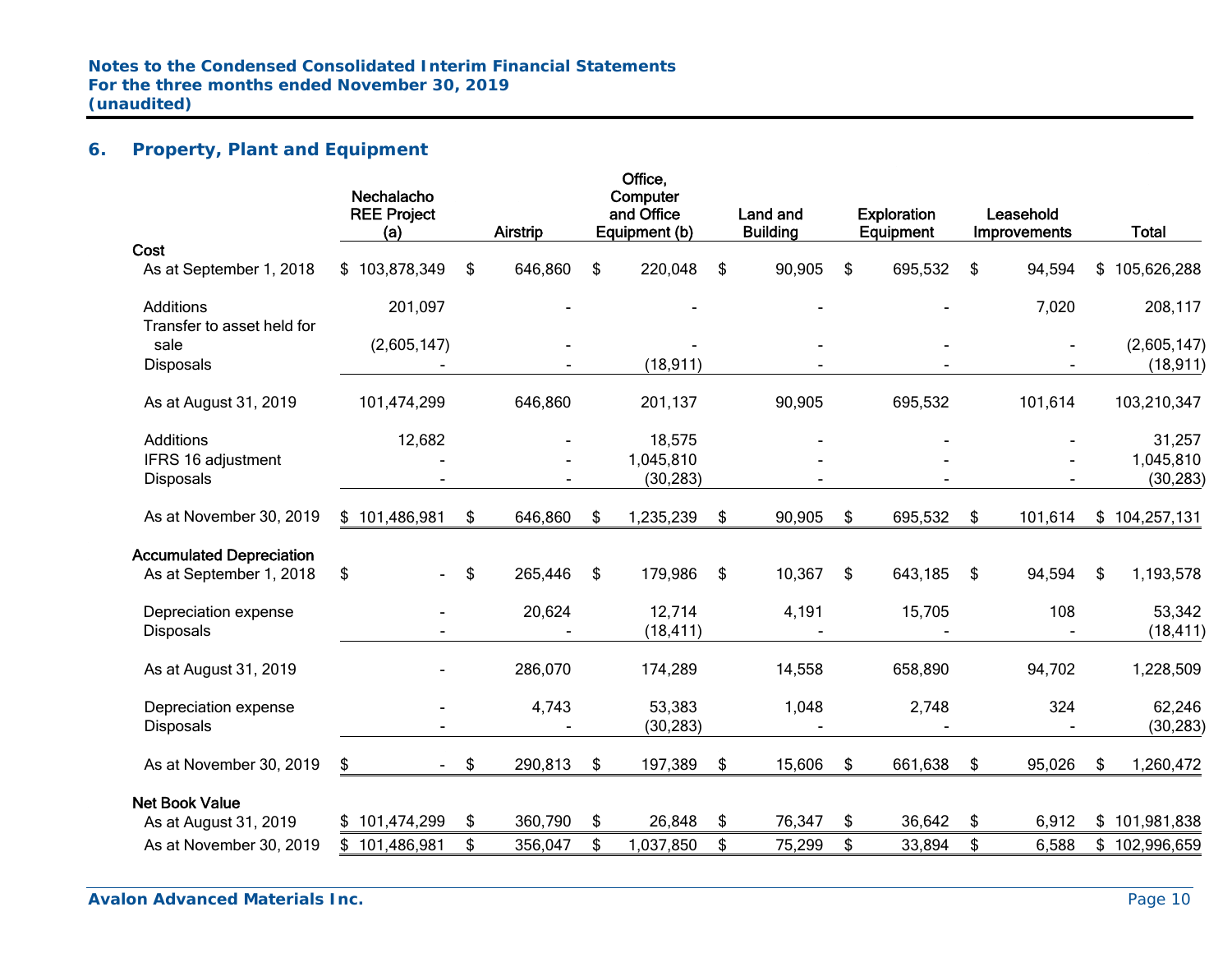## **6. Property, Plant and Equipment (continued)**

a) Nechalacho REE Project, Northwest Territories

The Company owns a 100% interest in eight mining leases covering the Nechalacho rare earth elements deposit ("Nechalacho Deposit") located at Thor Lake in the Mackenzie Mining District of the Northwest Territories.

The property is subject to an underlying 2.5% net smelter returns ("NSR") royalty agreement which can be bought back at the principal amount of \$150,000 compounded annually at the average Canadian prime rate from May 2, 1982 to the buyback date, and which currently approximates \$1.6 million (the "2.5% NSR Royalty").

During the year ended August 31, 2012, the Company entered into an accommodation agreement (the "Accommodation Agreement") with the Deninu K'ue First Nation ("DKFN"). The DKFN is one of three Akaitcho bands who have used, occupied and have constitutionally protected aboriginal rights with respect to the lands on which the Nechalacho Deposit in the Northwest Territories is located.

The Accommodation Agreement provides for business and employment opportunities for the DKFN related to the Nechalacho Deposit and associated facilities in the Northwest Territories and contains measures to mitigate environmental and cultural impacts that may result from the project development. The Accommodation Agreement also commits the DKFN to supporting timely completion of the environmental assessment, permitting and development processes of the Nechalacho REE Project, and provides for the DKFN to participate in the project economics.

 During the year ended August 31, 2019, the Company and an unrelated third party entered into an agreement under which this third party will acquire ownership of the near-surface resources principally in the T-Zone and Tardiff Zones of the property for a total cash consideration of \$5.0 million while the Company will retain ownership of the mineral resources below a depth of 150 metres above sea level, a 3.0% NSR royalty (the "3.0% NSR Royalty") and will continue to have access to the property for exploration, development and mining purposes (the "Sale and Purchase Agreement"). Avalon has also agreed to waive the 3.0% NSR Royalty for the first five years of commercial production and to grant the third party the option to pay the Company \$2.0 million within eight years of the transaction closing to extend the waiver of this royalty in perpetuity.

 This agreement also grants the third party an option to purchase the Company's option in the 2.5% NSR Royalty for an inflation adjusted fixed amount estimated at \$1.5 million as at the agreement date, provided that, upon exercising the option, it extinguishes this royalty.

The sale is expected to be completed during the second quarter of fiscal 2020. Accordingly, the Company has transferred the carrying cost relating to the near-surface mineral resources of \$2,605,147 from the total carrying cost of the Nechalacho REE Project included in Property, Plant and Equipment to Asset Held for Sale. Advance payments totaling \$5.0 million had been received by November 30, 2019 and was recorded as Deferred Asset Sale Proceed on the Statements of Financial Position.

 During the Quarter, the Company generated net management fees of \$89,987 for services provided to the third party to manage its exploration activities on the property.

b) Depreciation of \$49,023 was recognized relating to the ROU asset during the Quarter, and the carrying balance of the ROU asset was \$996,787 as at November 30, 2019.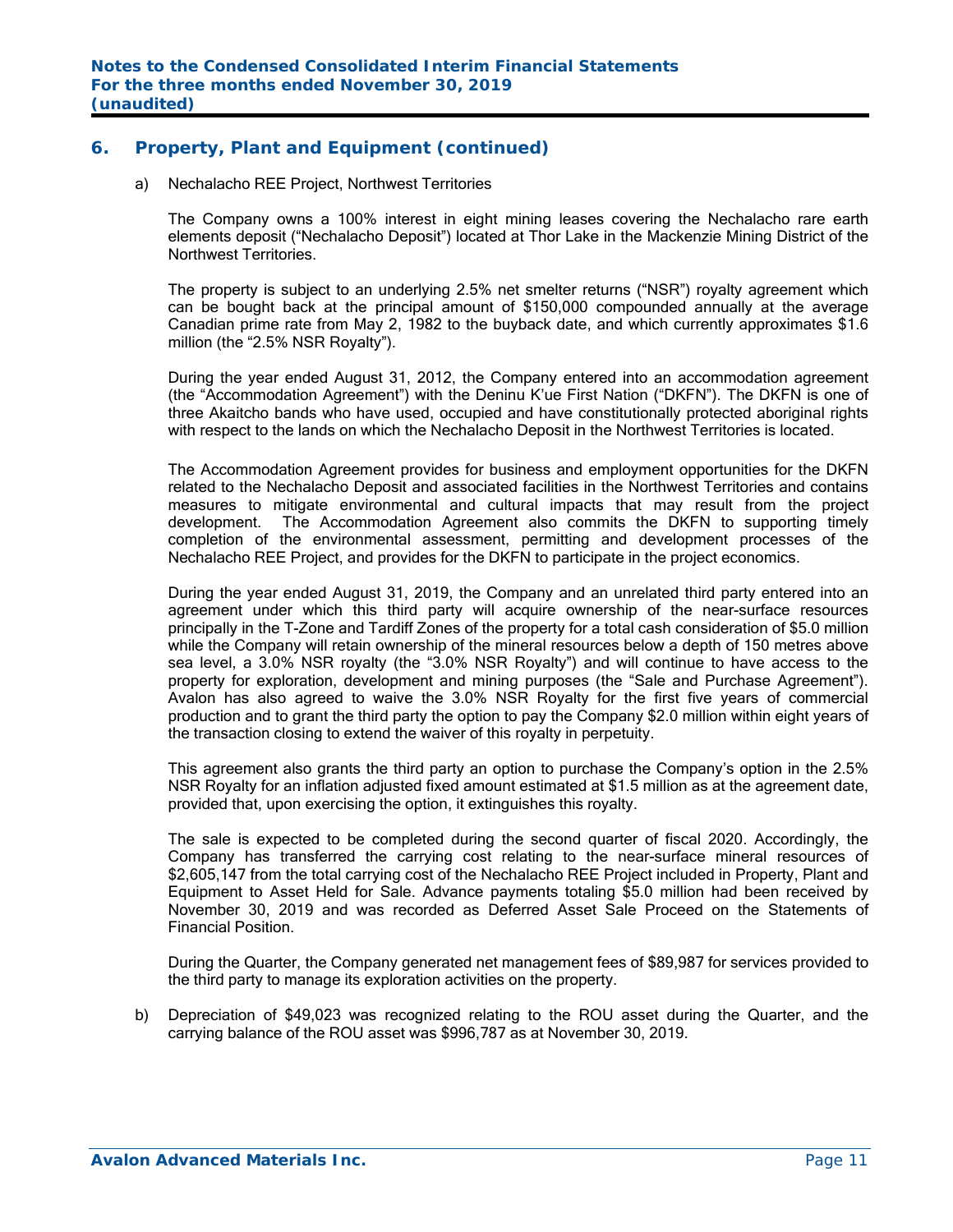## **7. Deferred Flow-Through Share Premium**

A summary of the changes in the deferred flow-through share premium amount is set out below:

| Balance - September 1, 2018<br>Increase relating to flow-through common shares issued<br>Decrease relating to CEE incurred | \$<br>52,157<br>150,000<br>(154,676) |
|----------------------------------------------------------------------------------------------------------------------------|--------------------------------------|
| Balance - August 31, 2019                                                                                                  | 47,481                               |
| Decrease relating to CEE incurred<br>Balance - November 30, 2019                                                           | \$<br>(42,080)<br>5.401              |

## **8. Lease Obligation**

The Company had the following future commitment relating to the lease contract for its office premises:

| \$<br>825,039 |
|---------------|
| (165, 258)    |
| 990,297       |
| (134, 491)    |
| 1,124,788     |
| 63,280        |
| 233,563       |
| 229,181       |
| 222,556       |
| 218,253       |
| \$<br>157,955 |
|               |

## **9. Convertible Note Payable**

On November 30, 2018, the Company issued a convertible note payable in the amount of \$500,000 to an entity managed by the Lind Partners ("Lind") (the "Note"). The Note has a term of two years with a maturity date of November 30, 2020 and accrued an interest amount of \$100,000 on the date of issuance, resulting in the Note to bear a face value of \$600,000 at issuance.

Lind is entitled to convert any outstanding amount of the face value of the Note into common shares commencing on May 26, 2019 at a conversion price equal to the higher of (a) 80% of the five day trailing value weighted average price ("VWAP") of the common shares prior to the date of conversion, and (b) the five day trailing VWAP of the shares prior to the date of conversion, less the maximum discount allowable in accordance with TSX rules. The Company has floor price protection such that if any conversion results in an effective conversion price of less than \$0.05 per share, then the Company has the right to instead repay the amount that was subject to that conversion for a 5% premium. The Company also has the right to repurchase the Note at the outstanding face value at any time.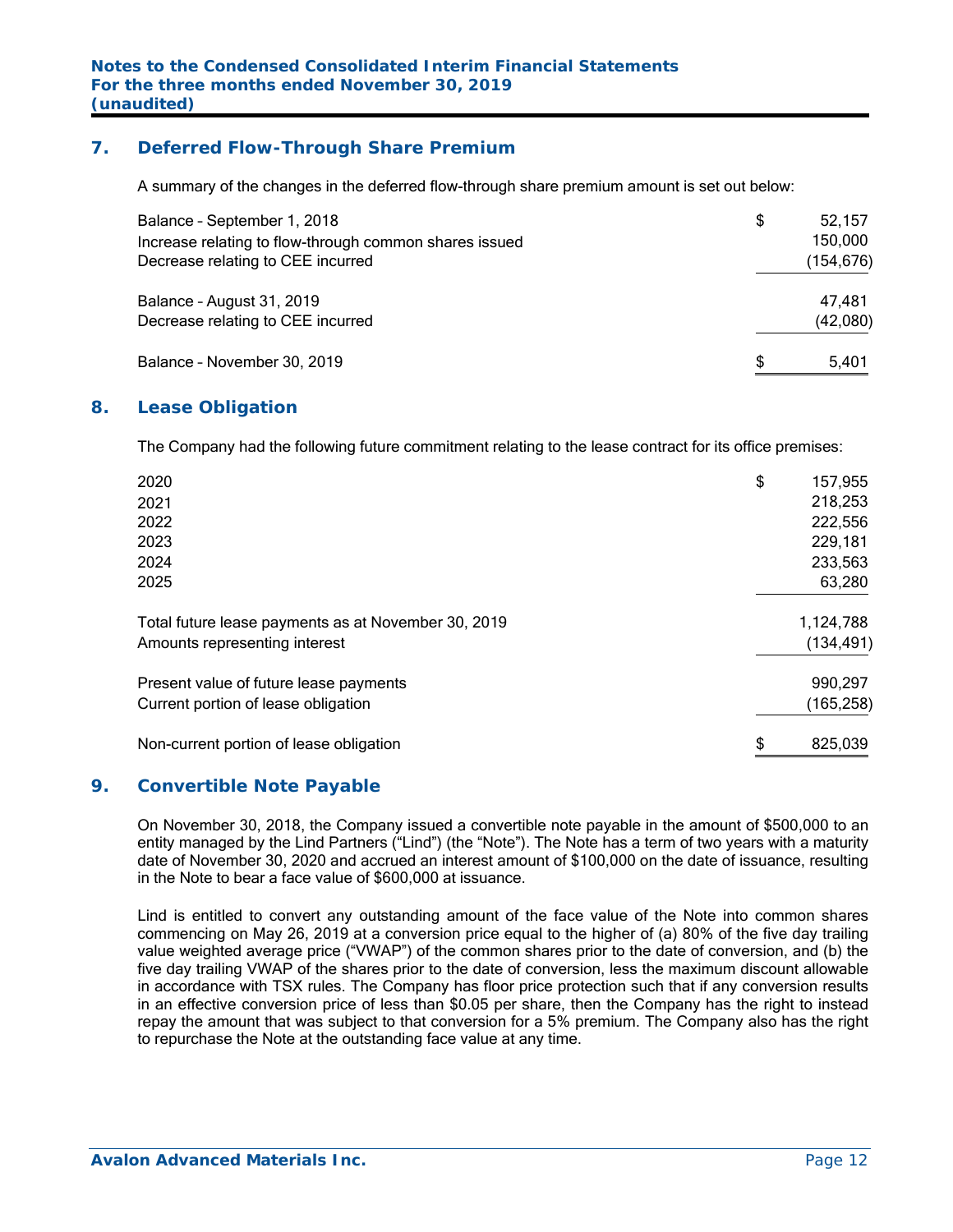## **9. Convertible Note Payable (continued)**

A summary of the changes in the convertible note payable amount is set out below:

| Balance - August 31, 2018                                           | \$ |            |
|---------------------------------------------------------------------|----|------------|
| Issued                                                              |    | 500,000    |
| Interest                                                            |    | 100,000    |
| Converted to common shares                                          |    | (425,000)  |
| Balance - August 31, 2019                                           |    | 175.000    |
| Converted to common shares                                          |    | (116, 667) |
| Current portion of convertible note payable - November 30, 2019     |    | (58, 333)  |
| Non-current portion of convertible note payable - November 30, 2019 | S  |            |

 The number of common shares to be issued would be 1,458,333 if the entire Note had been converted into common shares based on the closing price of the Company's common shares on the TSX of \$0.05 on November 30, 2019.

## **10. Convertible Redeemable Preferred Shares**

In March 2017, the Company entered into a preferred share purchase agreement (the "A1 Agreement") with an entity managed by Lind and issued 500 Series A1 Preferred Shares (the "A1 Preferred Shares") at a price of \$5,000 per share for gross proceeds of \$2,500,000. Pursuant to Canadian securities laws, the securities issuable under this private placement were subject to a hold period, which expired on July 11, 2017 (the "Hold Period").

The A1 Preferred Shares did not carry a dividend and had a redemption value that started at \$5,000 per share and increases by \$250 per share each quarter over a 24 months period ending on March 10, 2019, to a cap of \$6,750 per share. The A1 Preferred Shares could be converted by Lind into common shares of the Company at a price per common share equal to 85% of the five-day volume weighted average price ("VWAP") of the common shares on the TSX immediately prior to the date that notice of conversion was given (the "Conversion Option").

In conjunction with this private placement, Lind received a commitment fee of \$125,000 and 6,900,000 common share purchase warrants (the "A1 Warrants"). Each A1 Warrant entitles the holder to purchase one common share of the Company at a price of \$0.23 per common share until March 10, 2022.

Lind had the basic right to convert 25 A1 Preferred Shares into common shares of the Company on a monthly basis, subject to certain conversion limits set out in the A1 Agreement, however Lind was permitted to convert up to 100 A1 Preferred Shares on a monthly basis in the event such amount did not exceed 20% of the Company's 20-day traded volume of common shares on the TSX immediately prior to the date of delivery of a conversion notice.

Lind was also entitled to accelerate its conversion right to the full amount of the redemption value applicable at such time, or demand repayment of the applicable redemption value per share in cash (the "Put Option"), upon the occurrence of certain events as set out in the A1 Agreement (most of which are beyond the Company's control) (the "Redemption Events"). The triggering Redemption Events include certain key financial and non-financial conditions, which included change of control, insolvency and liquidity conditions etc. as defined in the A1 Agreement. These Redemption Events also limited the Company from obtaining other debt or preferred share financings that were not junior to the A1 Preferred Shares other than certain project-related financings, as well as other at-the-market, equity lines or credit type of common share offerings, or convertible security financings where the price of the common share was not fixed at predetermined price. In addition, if the Redemption Event was a change of control event, the redemption amount would be equal to 110% of the applicable redemption amount at that time.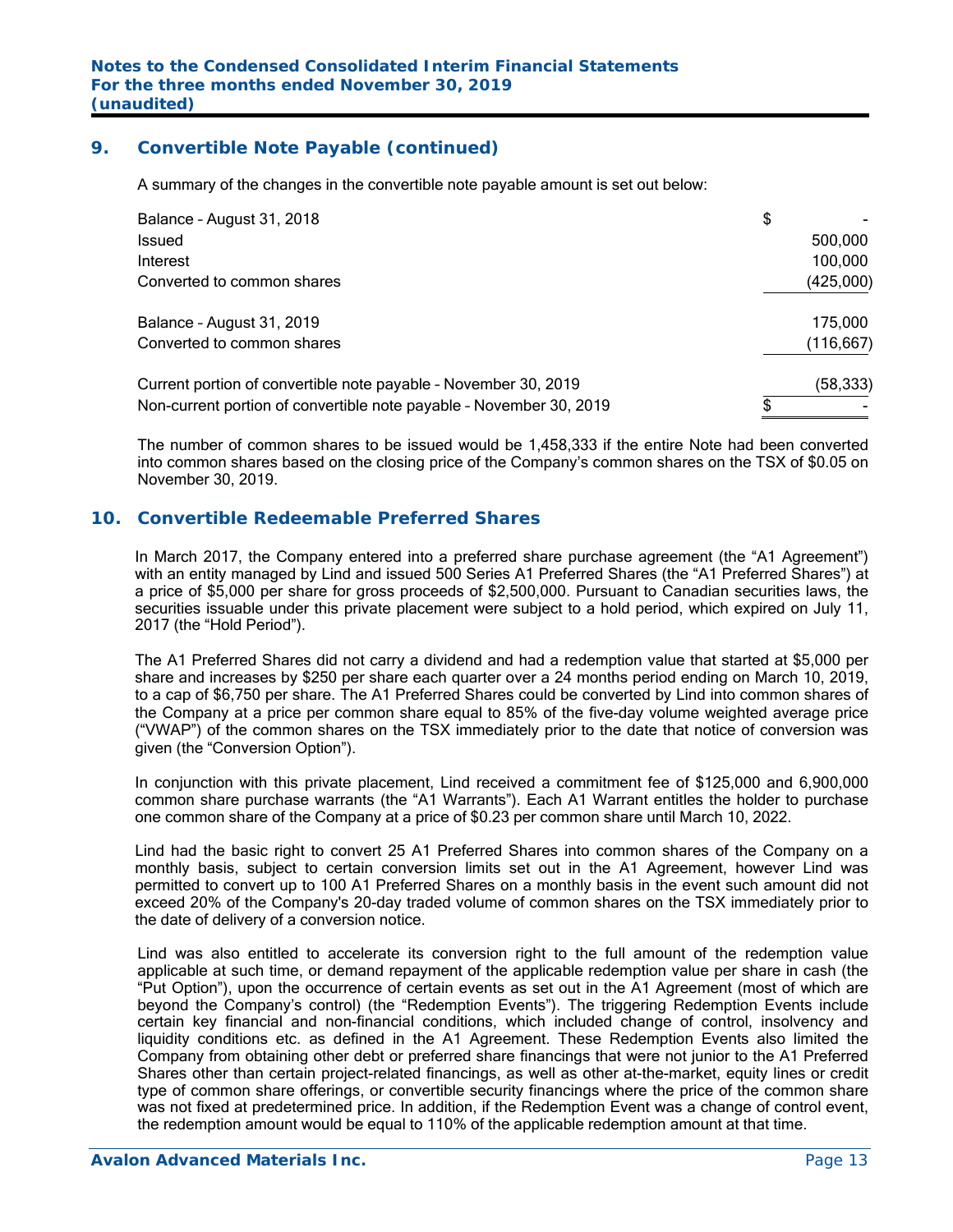The Company had the right to redeem all of the outstanding A1 Preferred Shares at any time after the Hold Period at a 5% premium to the redemption value (the "Call Option"). The Company also had floor price protection such that if any conversion results in an effective conversion price of less than \$0.10 per common share, then the Company had the right to deny the conversion and instead redeem the A1 Preferred Shares that were subject to that conversion for the redemption amount in cash plus a 5% premium.

At any time while any A1 Preferred Shares are outstanding, Lind had the option of subscribing for up to an additional 165 Series A2 Preferred Shares at a price of \$5,000 per share and under the same terms and conditions as the initial financing, subject to certain triggering events and subject to the prior approval of the TSX ("Series A2 Option"). Lind would also receive a certain number of Series A2 warrants ("A2 Warrants") when it exercised the Series A2 Option. The number of A2 Warrants to be issued and the exercise price of A2 Warrants would be calculated by using similar formulas used in determining the number and the exercise price of the A1 Warrants.

The A1 Preferred Share was a hybrid instrument that contains multiple embedded derivatives: the Conversion Option, Put Option and Call Option.

The economic characteristics and risks of the Conversion Option were different from that of the host contract (the A1 Preferred Share) in that it allowed Lind to convert the A1 Preferred Shares (a debt instrument) into the Company's common shares (an equity instrument) at a price per common share equal to 85% of the five day VWAP of the common share, thus the Conversion Option could be measured separately from the A1 Preferred Share. In addition, the number of common shares to be issued upon conversion was variable and did not meet the "a fixed amount of cash for a fixed number of equity instruments" requirement to be classified as an equity instrument. As such, the Company had designated the entire hybrid contract (the A1 Preferred Share and all of the embedded derivatives) as a financial liability at FVTPL and were re-measured at each financial statement reporting date, with the resulting change in value being recorded as increase or decrease in fair value of convertible redeemable preferred shares in the consolidated statement of comprehensive loss.

As the Company had the Call Option to redeem all of the outstanding A1 Preferred Shares at a 5% premium to the redemption value, the total fair value of the A1 Preferred Shares at issuance was therefore \$2,625,000.

The exercise price of the A1 Warrant is subject to adjustment from time to time in the event of certain common share rights offering, such that the exercise of the A1 Warrants do not result in a fixed number of common shares being issued for a fixed amount of cash. As a result, The A1 Warrant had been classified as a financial liability at FVTPL and re-measured at each financial statement reporting date using the Black-Scholes pricing model, with the resulting change in value being recorded as increase or decrease in fair value of derivative liabilities in the consolidated statement of comprehensive loss.

 The fair value of the A1 Warrants was estimated at \$236,488 (or \$0.0343 for each warrant) at issuance, and this amount was allocated to the warrant component of this private placement. The fair value of the A1 Warrant was estimated using the Black-Scholes pricing model, with the following assumptions: expected dividend yield of Nil; risk free interest rate of 1.10%; expected life of 4.0 years; and expected volatility of 35%.

In December 2017, the Company entered into a preferred share purchase agreement (the "B1 Agreement") with Lind and issued 300 Series B1 Preferred Shares (the "B1 Preferred Shares") at a price of \$5,000 per share for gross proceeds of \$1,500,000 in January 2018. Pursuant to Canadian securities laws, the securities issuable under this private placement were subject to a hold period, which expired on May 16, 2018 (the "B1 Hold Period").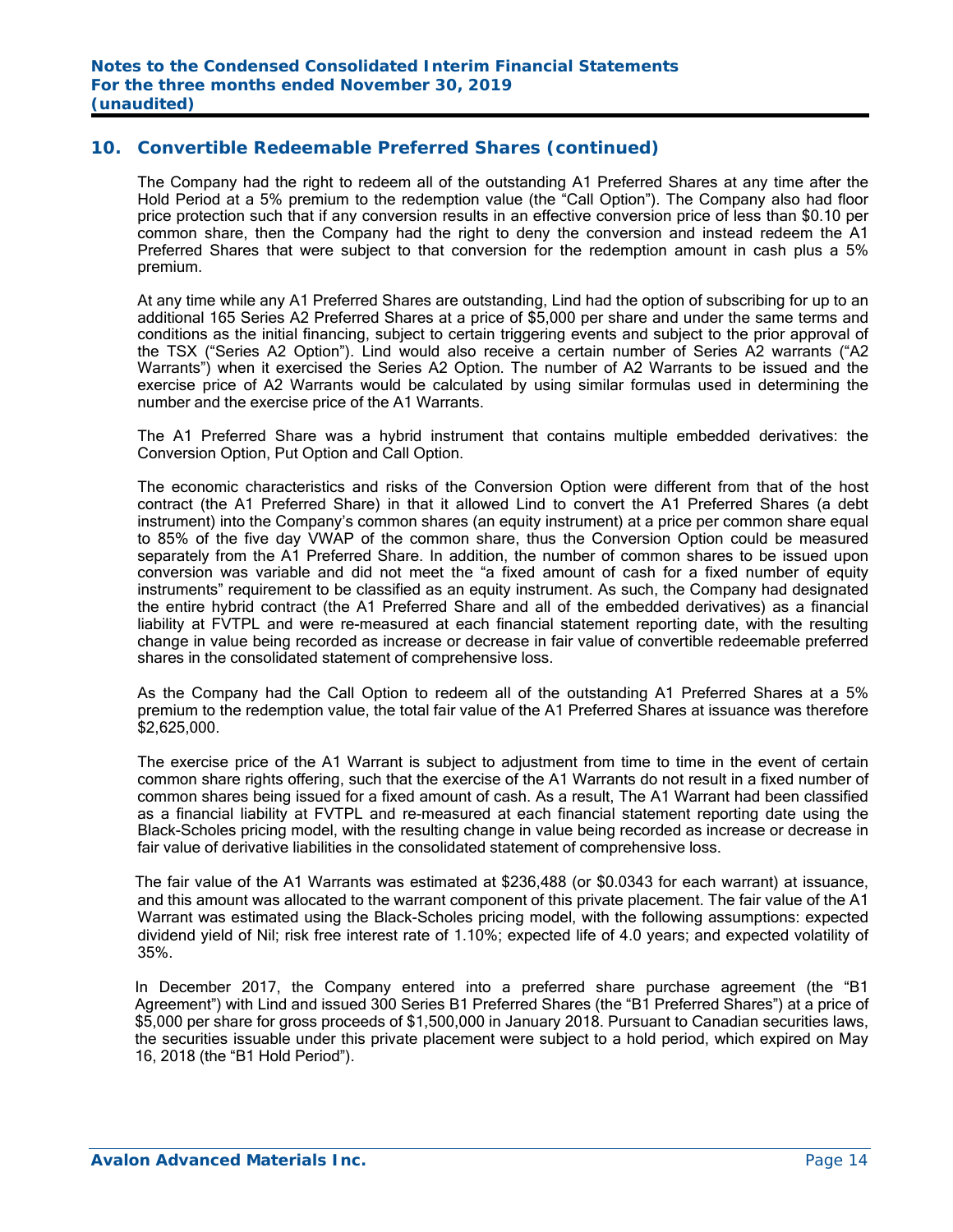In conjunction with this private placement, Lind received a commitment fee of \$75,000 and 6,250,000 common share purchase warrants (the "B1 Warrants"). Each B1 Warrant entitles the holder to purchase one common share of the Company at a price of \$0.15 per common share until January 15, 2023. Other than the exercise price and expiry date, the B1 Warrants bear the similar terms and conditions as the A1 Warrants.

The B1 Agreement is subject to essentially the same terms and conditions as the A1 Agreement and the B1 Preferred Shares bear the same essential features of the A1 Preferred Shares including the rate and amount of the increase in the redemption value, the conversion option, put option and call option etc.

After the B1 Hold Period, Lind has the basic right to convert 15 B1 Preferred Shares into common shares of the Company on a monthly basis, subject to certain conversion limits set out in the B1 Agreement, however Lind is permitted to convert up to 60 B1 Preferred Shares on a monthly basis in the event such amount does not exceed 20% of the Company's 20-day traded volume of common shares on the TSX immediately prior to the date of delivery of a conversion notice.

At any time while any B1 Preferred Shares are outstanding, Lind has the option of subscribing for up to an additional 100 Series B2 Preferred Shares at a price of \$5,000 per share and under the same terms and conditions as the initial B1 financing, subject to certain triggering events and subject to the prior approval of the TSX ("Series B2 Option"). Lind will also receive a certain number of Series B2 warrants ("B2 Warrants") when it exercises the Series B2 Option. The number of B2 Warrants to be issued and the exercise price of the B2 Warrants will be calculated by using similar formulas used in determining the number and the exercise price of the B1 Warrants.

As the B1 Preferred Shares bear the same essential features as the A1 Preferred Shares, the Company had designated the entire hybrid contract (the B1 Preferred Share and all of the embedded derivatives) as a financial liability at FVTPL and re-measured at each financial statement reporting date.

As the Company has the Call Option to redeem all of the outstanding B1 Preferred Shares at any time after the B1 Hold Period at a 5% premium to the redemption value, the total fair value of the B1 Preferred Shares at issuance is therefore \$1,575,000.

Similar to the A1 Warrants, the exercise price of the B1 Warrants is subject to adjustment from time to time in the event of certain common share rights offering, as such, the B1 Warrants had been classified as a financial liability at FVTPL and re-measured at each financial statement reporting date using the Black-Scholes pricing model.

 The fair value of the B1 Warrants was estimated at \$283,525 (or \$0.0454 for each warrant) at issuance, and this amount was allocated to the warrant component of this private placement. The fair value of the B1 Warrant was estimated using the Black-Scholes pricing model, with the following assumptions: expected dividend yield of Nil; risk free interest rate of 1.94%; expected life of 4.0 years; and expected volatility of 35%.

In connection with this private placement, the Company also incurred other issuance costs of \$34,040. Cash issuance costs incurred relating to this private placement totaled \$109,040 and had been recorded in the Statement of Comprehensive Loss as financing transaction costs.

The fair values of the B1 Preferred Shares and the B1 warrants at issuance totaled \$1,858,525 and the excess of this amount over the gross proceeds (\$1,500,000) of \$358,525 had been recorded as a financing transaction cost in the Statement of Comprehensive Loss.

In June 2018, the Company entered into a preferred share purchase agreement (the "C1 Agreement") and issued 150 Series C1 Preferred Shares (the "C1 Preferred Shares") at a price of \$5,000 per share for gross proceeds of \$750,000. Pursuant to Canadian securities laws, the securities issuable under this private placement were subject to a hold period, which expired on October 30, 2018 (the "C1 Hold Period").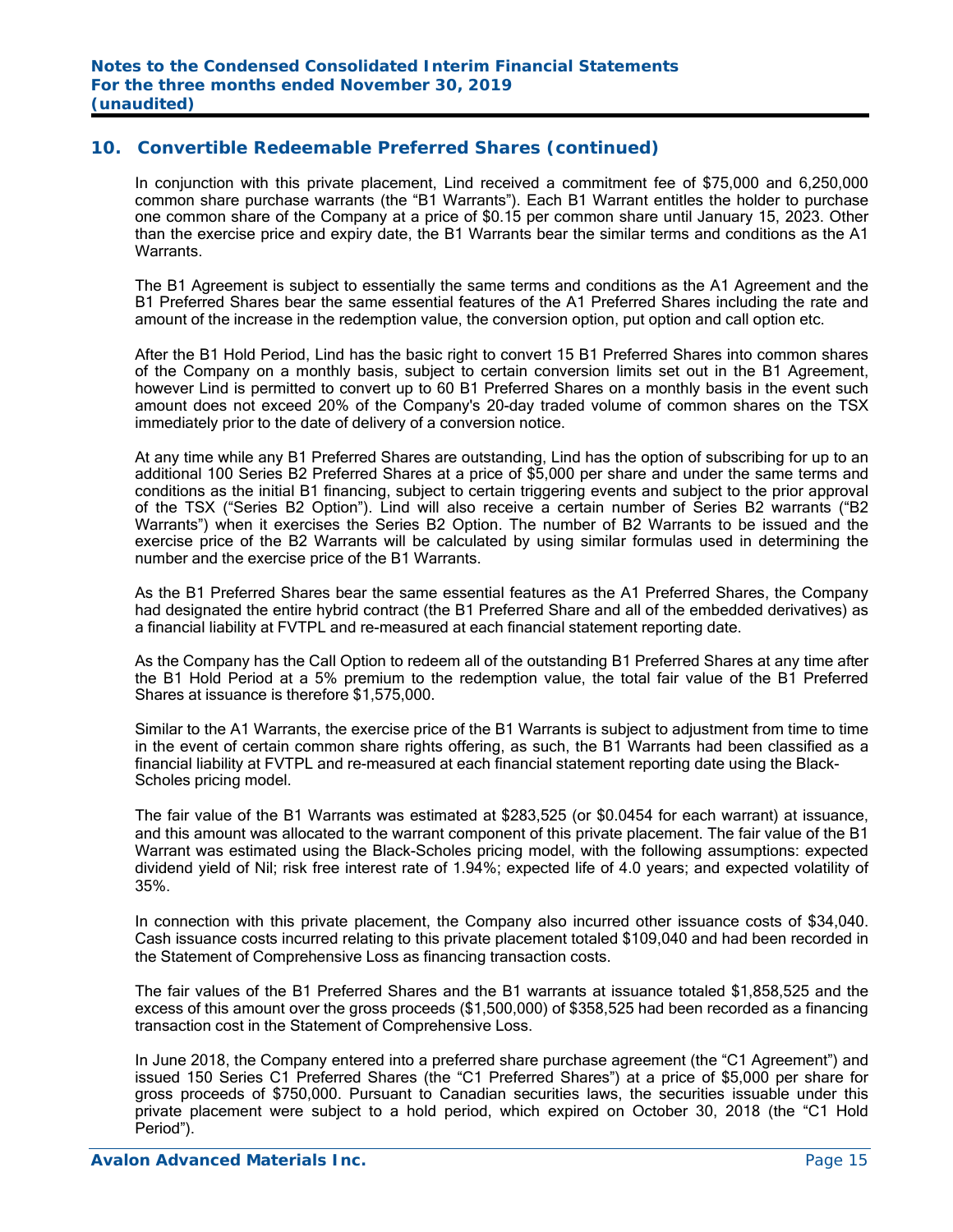In conjunction with this private placement, Lind received a commitment fee of \$37,500 and 3,750,000 common share purchase warrants (the "C1 Warrants"). Each C1 Warrant entitles the holder to purchase one common share of the Company at a price of \$0.125 per common share until June 29, 2023. Other than the exercise price and expiry date, the C1 Warrants bear the similar terms and conditions as the A1 Warrants.

The C1 Agreement is subject to essentially the same terms and conditions as the A1 Agreement and the C1 Preferred Shares bear the same essential features of the A1 Preferred Shares including the rate and amount of the increase in the redemption value, the conversion option, put option and call option etc.

After the C1 Hold Period, Lind has the basic right to convert 10 C1 Preferred Shares into common shares of the Company on a monthly basis, subject to certain conversion limits set out in the C1 Agreement, however Lind is permitted to convert up to 30 C1 Preferred Shares on a monthly basis in the event such amount does not exceed 20% of the Company's 20-day traded volume of common shares on the TSX immediately prior to the date of delivery of a conversion notice.

At any time while any C1 Preferred Shares are outstanding, Lind has the option of subscribing for up to an additional 50 Series C2 Preferred Shares at a price of \$5,000 per share and under the same terms and conditions as the initial C1 financing, subject to certain triggering events and subject to the prior approval of the TSX ("Series C2 Option"). Lind will also receive a certain number of Series C2 warrants ("C2 Warrants") when it exercises the Series C2 Option. The number of C2 Warrants to be issued and the exercise price of the C2 Warrants will be calculated by using similar formulas used in determining the number and the exercise price of the C1 Warrants.

As the C1 Preferred Shares bear the same essential features as the A1 Preferred Shares, the Company had designated the entire hybrid contract (the C1 Preferred Share and all of the embedded derivatives) as a financial liability at FVTPL and re-measured at each financial statement reporting date.

As the Company has the Call Option to redeem all of the outstanding C1 Preferred Shares at any time after the C1 Hold Period at a 5% premium to the redemption value, the total fair value of the C1 Preferred Shares at issuance is therefore \$787,500.

Similar to the A1 Warrants, the exercise price of the C1 Warrants is subject to adjustment from time to time in the event of certain common share rights offering, as such, the C1 Warrants had been classified as a financial liability at FVTPL and re-measured at each financial statement reporting date using the Black-Scholes pricing model.

The fair value of the C1 Warrants was estimated at \$73,679 (or \$0.0196 for each warrant) at issuance, and this amount was allocated to the warrant component of this private placement. The fair value of the C1 Warrant was estimated using the Black-Scholes pricing model, with the following assumptions: expected dividend yield of Nil; risk free interest rate of 2.00%; expected life of 4.0 years; and expected volatility of 35%.

In connection with this private placement, the Company also incurred other issuance costs of \$18,668. Cash issuance costs incurred relating to this private placement totaled \$56,168 and had been recorded in the Statement of Comprehensive Loss as financing transaction costs.

The fair values of the C1 Preferred Shares and the C1 warrants at issuance totaled \$861,179 and the excess of this amount over the gross proceeds (\$750,000) of \$111,179 had been recorded as a financing transaction cost in the Statement of Comprehensive Loss.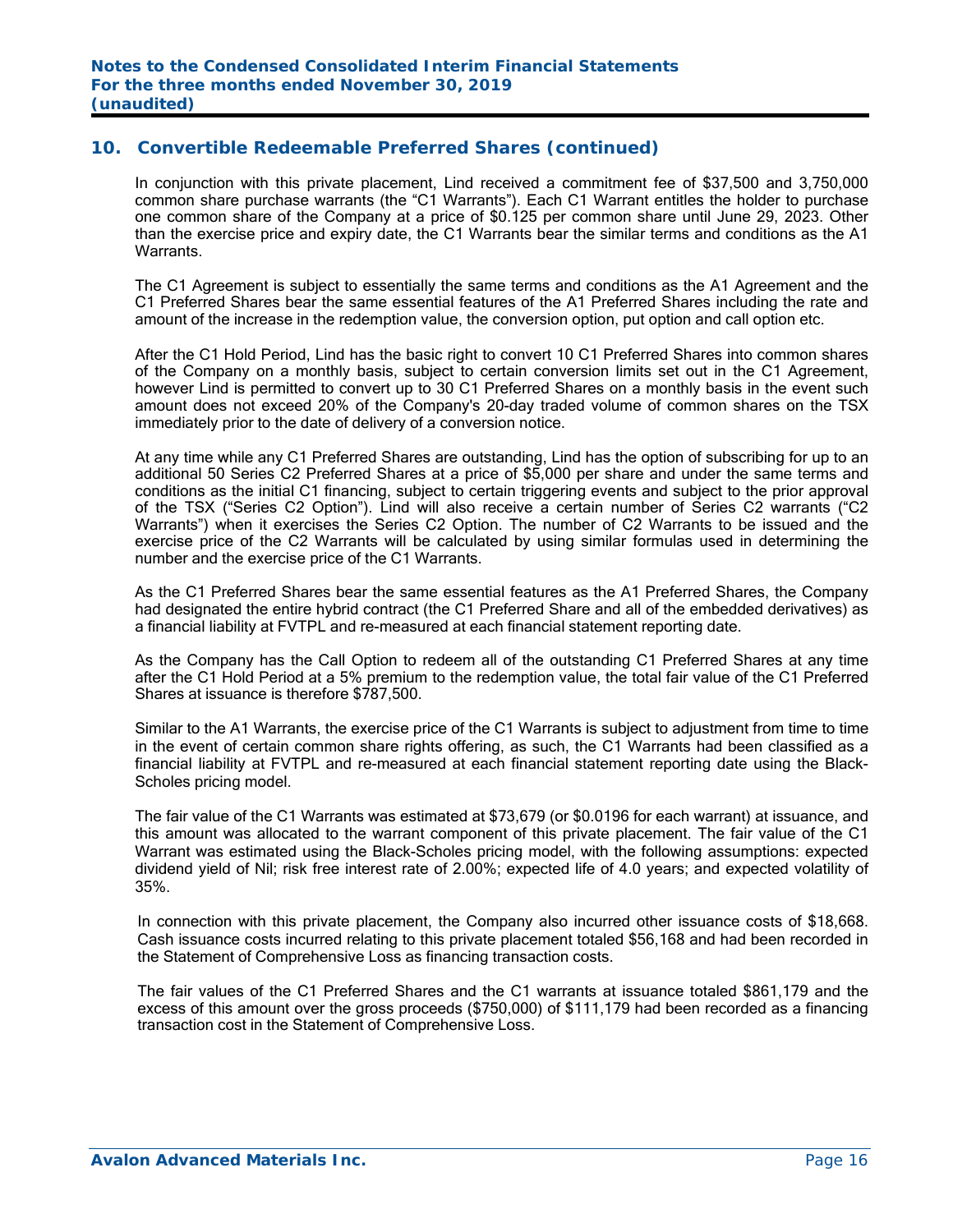A summary of the changes in the convertible redeemable preferred shares amount is set out below:

|                                                 | <b>Number</b> | <b>Amount</b>   |
|-------------------------------------------------|---------------|-----------------|
| <b>A1 Preferred Shares</b>                      |               |                 |
| Balance - September 1, 2018                     | 180           | \$<br>1,181,250 |
| Increase in fair value                          |               | 80,063          |
| Converted to common shares                      | (180)         | (1, 261, 313)   |
| Balance - August 31, 2019 and November 30, 2019 |               | \$              |
| <b>B1 Preferred Shares</b>                      |               |                 |
| Balance - September 1, 2018                     | 240           | \$<br>1,386,000 |
| Increase in fair value                          |               | 175,875         |
| Converted to common shares                      | (155)         | (981,750)       |
| Balance - August 31, 2019                       | 85            | 580,125         |
| Increase in fair value                          |               | 18,375          |
| Converted to common shares                      | (30)          | (208,687)       |
| Balance - November 30, 2019                     | 55            | \$<br>389,813   |
| <b>C1 Preferred Shares</b>                      |               |                 |
| Balance - September 1, 2018                     | 150           | \$<br>787,500   |
| Increase in fair value                          |               | 120,750         |
| Converted to common shares                      | (90)          | (530, 250)      |
| Balance - August 31, 2019                       | 60            | 378,000         |
| Increase in fair value                          |               | 13,125          |
| Converted to common shares                      | (20)          | (128,625)       |
| Balance - November 30, 2019                     | 40            | \$<br>262,500   |
|                                                 | 95            | \$<br>652,313   |
|                                                 |               |                 |

As at November 30, 2019, Lind has the right to convert all of the outstanding B1 and C1 Preferred shares. The number of common shares to be issued would be 14,617,647 if all of the outstanding B1 and C1 Preferred Shares had been converted into common shares based on the closing price of the Company's common shares on the TSX of \$0.05 on November 30, 2019.

## **11. Derivative Liabilities**

The derivative liabilities consist of the warrants denominated in foreign currency, and certain warrants with exercise prices that are subject to adjustment from time to time in the event of certain common share rights offering.

The following table summarizes information concerning the derivative liabilities as at the beginning and end of the respective reporting periods: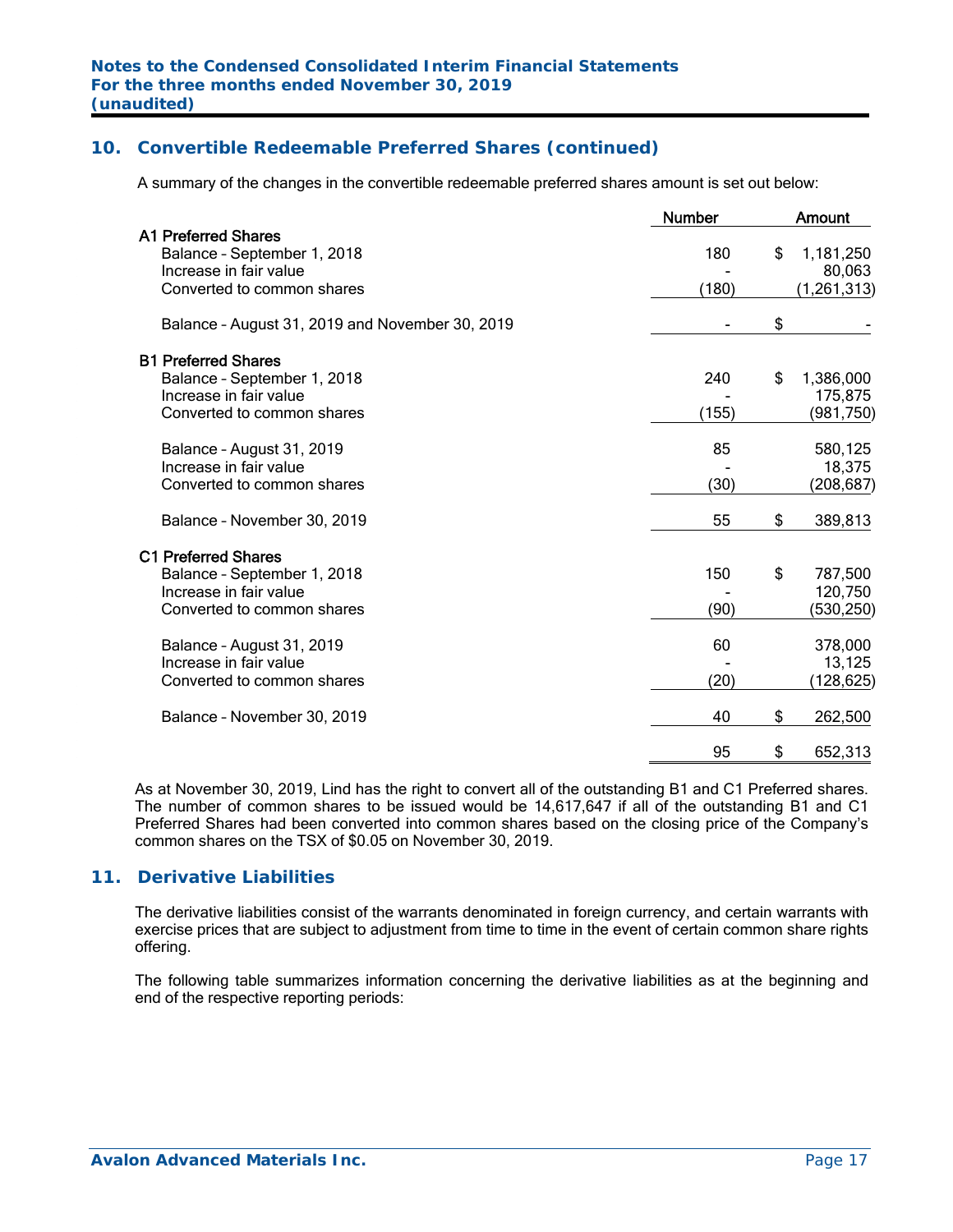## **11. Derivative Liabilities (continued)**

|                                                                                                                                | <b>Number</b><br>of Warrants |    | Amount                          |
|--------------------------------------------------------------------------------------------------------------------------------|------------------------------|----|---------------------------------|
| Warrants denominated in foreign currency<br>Balance - September 1, 2018<br>Decrease in fair value                              | 6,466,513                    | \$ | 54<br>(53)                      |
| Balance - August 31, 2019 and November 30, 2019                                                                                | 6,466,513                    | S  |                                 |
| Other warrants subject to potential price adjustment<br>Balance - September 1, 2018<br><b>Issued</b><br>Decrease in fair value | 16,900,000<br>4,575,000      | \$ | 109,767<br>44,199<br>(126, 898) |
| Balance - August 31, 2019<br>Increase in fair value                                                                            | 21,475,000                   |    | 27,068<br>8,891                 |
| Balance - November 30, 2019                                                                                                    | 21,475,000                   | \$ | 35,959                          |
| <b>Total derivative liabilities</b>                                                                                            |                              |    | 35,960                          |
|                                                                                                                                |                              |    |                                 |

#### **12. Share Capital**

#### *a) Authorized*

 The Company is presently authorized to issue an unlimited number of common shares without par value. The Company is also authorized to issue up to 25,000,000 preferred shares without par value, of which 950 have been issued and 95 are outstanding as at November 30, 2019.

#### *b) Warrants*

The following table reconciles the warrants outstanding to purchase common shares of the Company at the beginning and end of the respective years:

|                                     | <b>Number</b><br>of Warrants | Weighted<br>Average<br><b>Exercise Price</b> |
|-------------------------------------|------------------------------|----------------------------------------------|
| Balance - September 1, 2018         | $6,580,000^{(1)}$            | \$<br>0.136                                  |
| Issued pursuant to equity offerings | 2,687,500                    | 0.120                                        |
| Exercised                           | (1,000,000)                  | 0.120                                        |
| Expired                             | (10,000)                     | 0.490                                        |
| Balance - August 31, 2019           | $8,257,500^{(1)}$            | 0.132                                        |
| Expired                             | (2,400,000)                  | 0.160                                        |
| Balance - November 30, 2019         | $5,857,500^{(1)}$            | \$<br>0.120                                  |

 (1) Does not include the additional warrants as disclosed below.

The outstanding warrants have a weighted average remaining contract life of 0.7 years.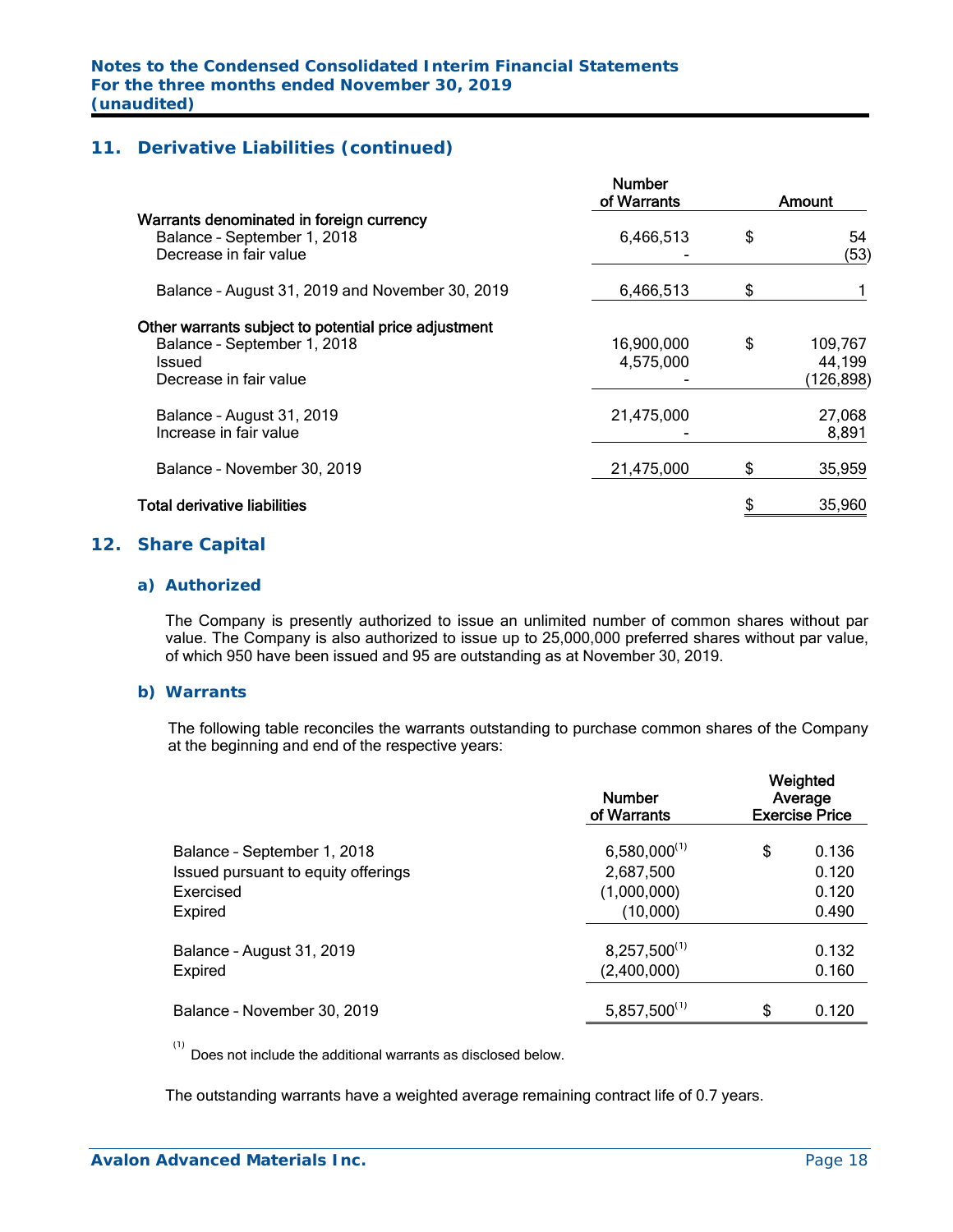#### **12. Share Capital (continued)**

The warrants reserve, included as a component of the consolidated statement of changes in equity, relates to equity settled instruments issued by the Company to various stakeholders.

The Company also has the following warrants outstanding as at November 30, 2019:

- i) 6,466,513 warrants with an adjusted exercise price of US\$0.5223 per share ("US\$ Warrants") and are exercisable until June 13, 2021. These warrants are subject to certain anti-dilution provisions, which may reduce the exercise price, with a floor of US\$0.5095 per share;
- ii) 6,900,000 A1 Warrants with an exercise price of \$0.23 per share and are exercisable until March 10, 2022;
- iii) 6,250,000 B1 Warrants with an exercise price of \$0.15 per share and are exercisable until January 15, 2023;
- iv) 3,750,000 C1 Warrants with an exercise price of \$0.125 per share and are exercisable until June 29, 2023; and
- v) 4,575,000 warrants with an exercise price of \$0.07 per share and are exercisable until November 30, 2021.

The Company is also required to issue 20,000 warrants to the Northwest Territory Métis Nation in two equal installments of 10,000 warrants upon the Nechalacho REE Project meeting certain milestones.

#### *c) Share Based Payments*

The shareholders have approved a Stock Option Plan (the "Plan") that provides for the issue of up to 10% of the number of issued and outstanding common shares of the Company to eligible employees, directors and service providers of the Company.

The Plan authorizes the granting of options to purchase common shares of the Company at a price equal to or greater than the closing price of the shares on either the trading day prior to the grant or the day of the grant. The options generally vest over a period of one to four years, and generally have a term of two to five years (but can have a maximum term of up to 10 years).

The following table reconciles the stock options outstanding at the beginning and end of the respective reporting periods:

|                             | <b>Number</b><br>of Options | Weighted<br>Average<br><b>Exercise Price</b> |      |  |
|-----------------------------|-----------------------------|----------------------------------------------|------|--|
| Balance - September 1, 2018 | 11,345,000                  | \$                                           | 0.26 |  |
| Granted                     | 3,020,000                   |                                              | 0.10 |  |
| Exercised                   | (200,000)                   |                                              | 0.10 |  |
| Expired                     | (3,875,000)                 |                                              | 0.43 |  |
| Forfeited                   | (893,750)                   |                                              | 0.17 |  |
| Balance - August 31, 2019   | 9,396,250                   |                                              | 0.16 |  |
| Granted                     | 675,000                     |                                              | 0.08 |  |
| <b>Expired</b>              | (1,220,000)                 |                                              | 0.25 |  |
| Balance - November 30, 2019 | 8,851,250                   | \$.                                          | 0.14 |  |
|                             |                             |                                              |      |  |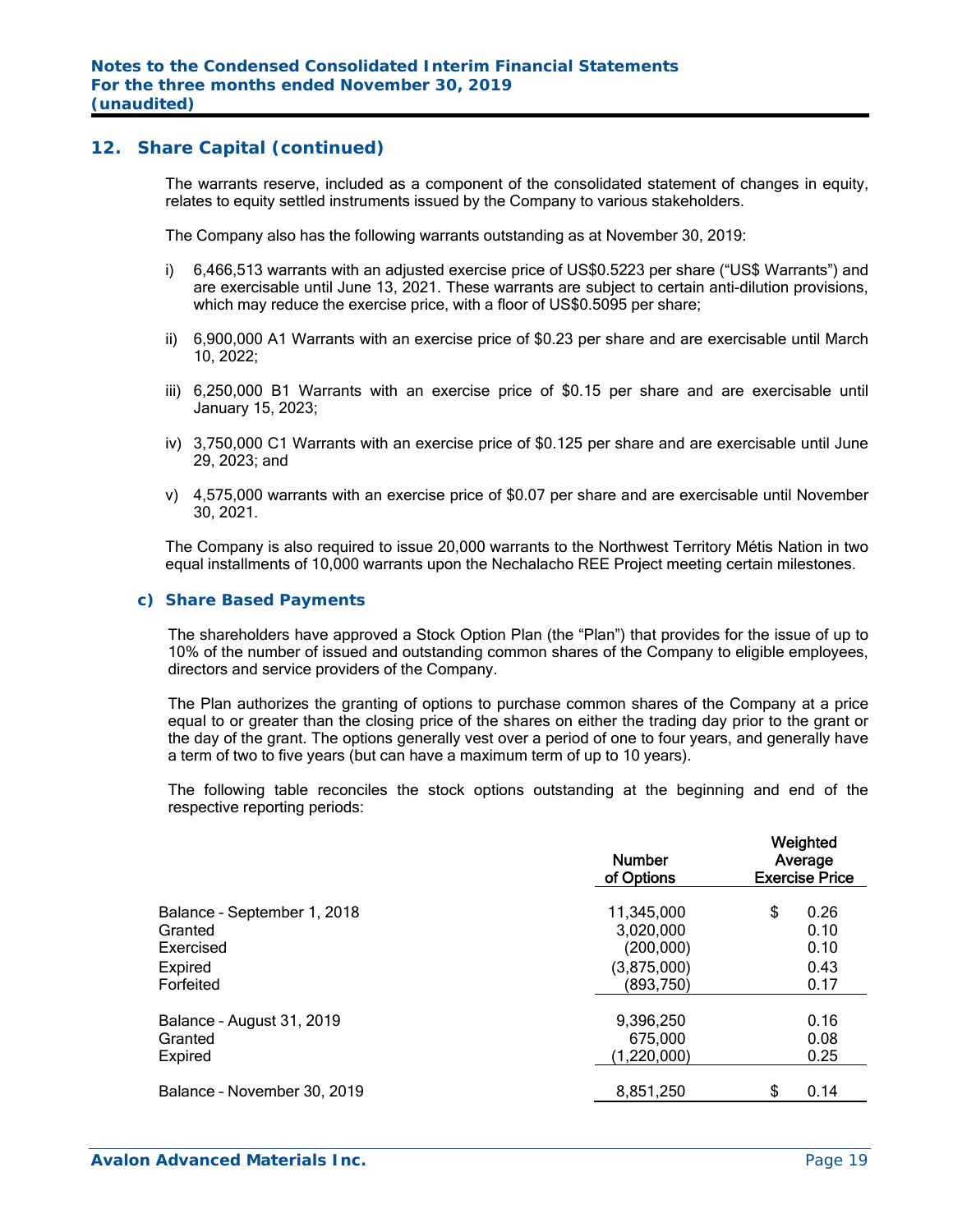#### **12. Share Capital (continued)**

As at November 30, 2019, there were 5,216,250 options vested (August 31, 2019 – 6,147,500) with an average exercise price of \$0.15 per share (August 31, 2019 - \$0.17), that were exercisable.

The share based payments reserve, included as a component of the consolidated statement of changes in equity, relates to equity settled compensation options issued by the Company to its directors, officers, employees and consultants.

The estimated fair value of options earned during the Quarter was \$20,866 (2018 – \$31,291), of which \$109 (2018 - \$1,296) was capitalized to property, plant and equipment, \$2,607 (2018 - \$3,890) was capitalized as exploration and evaluation assets, \$329 (2018 - \$ Nil) was charged to operations as general exploration expenses, with the balance of \$17,821 (2018 – \$26,105) charged to operations as share based compensation expense.

The fair value of each option granted is estimated at the time of grant using the Black-Scholes optionpricing model. The Black-Scholes option-pricing model requires the input of subjective assumptions, including expected life of the option award, share price volatility and other assumptions. The expected life of options granted is derived from historical data on employee exercises and post-vesting employment termination behavior. Expected volatility is based on the historic volatility of the Company's shares. These assumptions involve inherent uncertainties and the application of management judgment. In addition, the Company is required to estimate the expected forfeiture rate and only recognize expense for those options expected to vest.

The weighted average assumptions for grants during the Quarter and the year ended August 31, 2019 are as follows:

|                                                     | November 30,<br>2019 | August 31,<br>2019 |
|-----------------------------------------------------|----------------------|--------------------|
| Exercise price                                      | \$0.08               | \$0.10             |
| Closing market price on day preceding date of grant | \$0.05               | \$0.08             |
| Risk-free interest rate                             | 1.39%                | 1.80%              |
| Expected life (years)                               | 3.2                  | 3.3                |
| <b>Expected volatility</b>                          | 86%                  | 63%                |
| Expected dividend yield                             | Nil                  | Nil                |
| Grant date fair value                               | \$0.02               | \$0.03             |
| Forfeiture rate                                     | 15%                  | 15%                |

The following table summarizes information concerning outstanding and exercisable options as at November 30, 2019:

| <b>Number of Options</b>    |             | <b>Weighted Average</b><br>Remaining |                         |
|-----------------------------|-------------|--------------------------------------|-------------------------|
| <b>Exercise Price Range</b> | Outstanding | <b>Exercisable</b>                   | <b>Contractual Life</b> |
| $$0.30 - $0.36$             | 505,000     | 505,000                              | 0.4 years               |
| $$0.20 - $0.29$             | 545,000     | 446,250                              | 1.3 years               |
| $$0.15 - $0.19$             | 1,036,250   | 666,250                              | 2.1 years               |
| $$0.11 - $0.14$             | 4,010,000   | 2,773,750                            | 1.8 years               |
| $$0.08 - $0.10$             | 2,755,000   | 825,000                              | 3.0 years               |
|                             | 8,851,250   | 5,216,250                            |                         |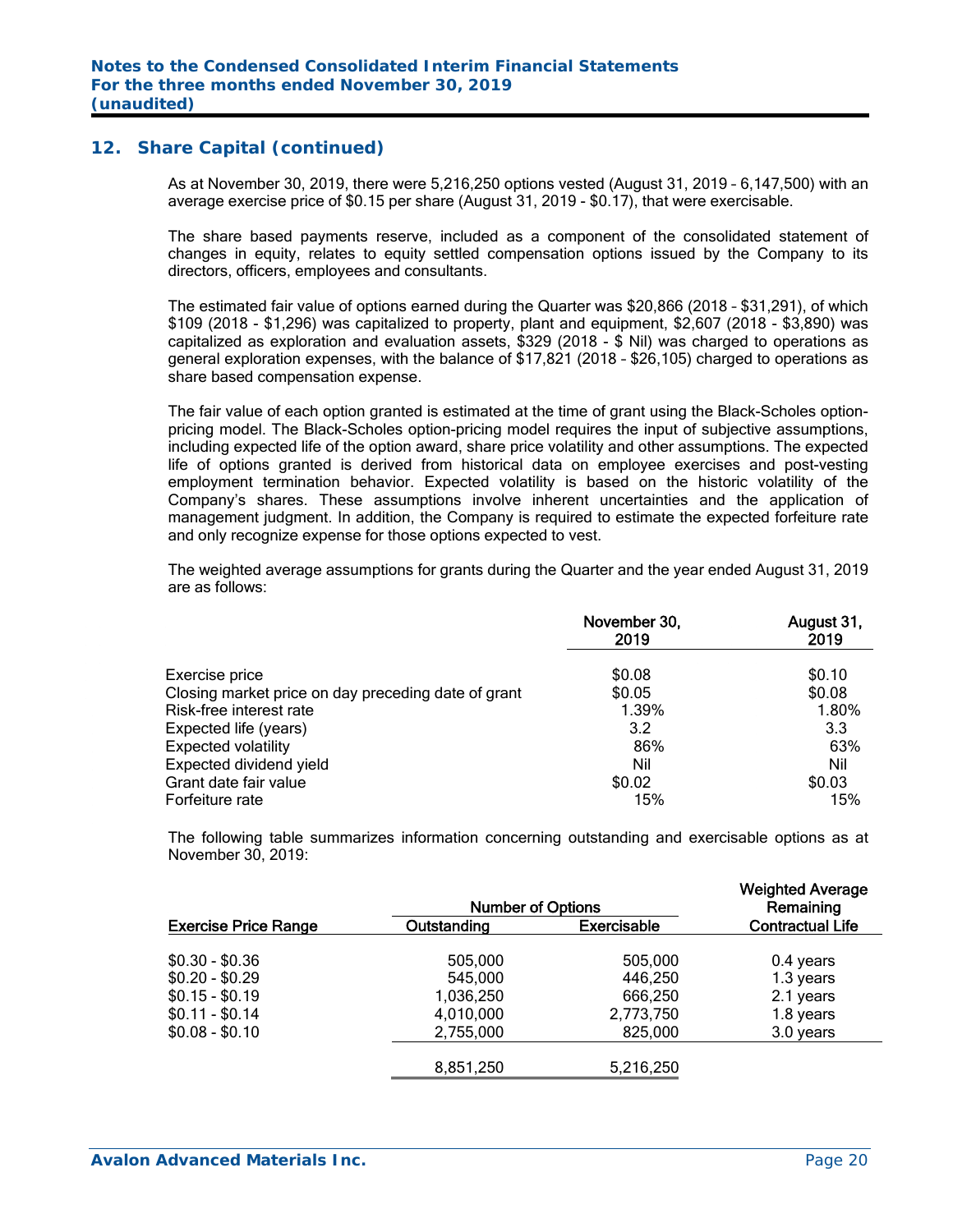## **12. Share Capital (continued)**

#### *d) Brokers' Compensation Warrants*

The following table summarizes information concerning outstanding brokers' compensation warrants as at the beginning and end of the respective reporting periods:

|                             | Number of<br>Compensation<br>Warrants | Weighted<br>Average<br><b>Exercise Price</b> |      |  |
|-----------------------------|---------------------------------------|----------------------------------------------|------|--|
| Balance - September 1, 2018 | 1,232,727                             | \$                                           | 0.17 |  |
| Expired                     | (812, 727)                            |                                              | 0.18 |  |
| Balance - August 31, 2019   | 420,000                               |                                              | 0.15 |  |
| Expired                     | (288,000)                             |                                              | 0.15 |  |
| Balance - November 30, 2019 | 132,000                               | \$                                           | 0.15 |  |

The brokers' compensation warrants reserve, included as a component of the consolidated statement of changes in equity, relates to equity settled compensation instruments issued by the Company to external service providers.

As at November 30, 2019, there are 132,000 compensation warrants with an exercise price of \$0.15 per common share outstanding and are exercisable until December 22, 2019. These compensation warrants expired subsequent to the end of the Quarter.

## **13. Corporate and Administrative Expenses**

 Corporate and administrative expenses for the three months ended November 30, 2019 and 2018 consist of the following:

|                                              | November 30,<br>2019 | November 30,<br>2018 |         |  |
|----------------------------------------------|----------------------|----------------------|---------|--|
| Salaries and benefits <sup>(1)</sup>         | \$<br>356,588        | \$                   | 347,885 |  |
| Directors' fees                              | 5,000                |                      | 21,550  |  |
| Consulting and professional fees             | 79,727               |                      | 133,455 |  |
| Office, insurance and other expenses         | 73,931               |                      | 43,384  |  |
| Occupancy                                    |                      |                      | 79,599  |  |
| Shareholders' communications and filing fees | 42,209               |                      | 43,074  |  |
| Travel and related costs                     | 22,522               |                      | 11,840  |  |
|                                              | \$<br>579.977        | S                    | 680,787 |  |

<sup>(1)</sup> These figures do not include share based compensation. Employees' salaries, benefits including share based compensation expensed for the Quarter totaled \$368,584 (2018 – \$361,924).

## **14. Related Party Disclosures**

Balances and transactions between the Company and its subsidiaries have been eliminated on consolidation and are not disclosed in this note. Details of the transactions between the Company and other related parties are disclosed below: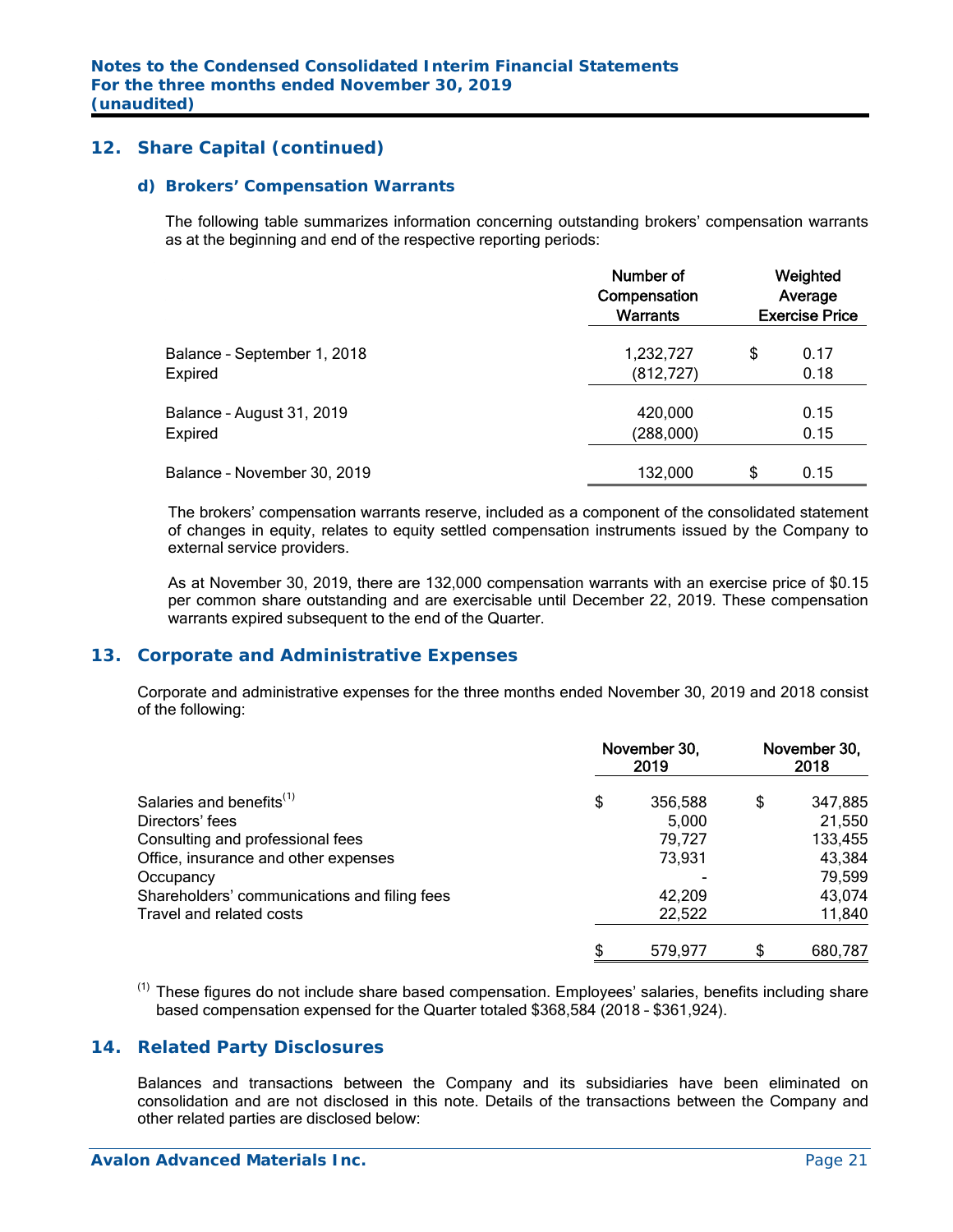## **14. Related Party Disclosures (continued)**

#### *a) Trading transactions*

 There has been no material trading transactions with related parties during each of the three months ended November 30, 2019 and 2018, other than the participation by Mr. Donald Bubar, Director, President and CEO in the November 2018 private placement, whereby Mr. Bubar subscribed for 1,000,000 Units at \$0.07 per Unit. Each unit was comprised of one common share and one half of one common share purchase warrant. Each whole warrant entitles the holder to acquire one common share at a price of \$0.12 until November 1, 2020.

#### *b) Compensation of key management personnel*

 The remuneration of directors and other members of the Company's senior management team during each of the three months ended November 30, 2019 and 2018 are as follows:

|                                                                                                  | November 30, | November 30,<br>2018 |  |                   |
|--------------------------------------------------------------------------------------------------|--------------|----------------------|--|-------------------|
| Salaries, benefits and directors' fees <sup>(1)</sup><br>Share based compensation <sup>(2)</sup> | S            | 362,052<br>15,906    |  | 434,088<br>21,332 |
|                                                                                                  |              | 377,958              |  | 455,420           |

 $<sup>(1)</sup>$  Salaries and benefits of key management personnel capitalized to exploration and evaluation assets and PPE</sup> totaled \$81,158 (2018 - \$113,502).

 $^{(2)}$  Fair value of stock options earned and recognized as share based compensation during the respective reporting period.

Unpaid directors' fees and salaries included in accrued liabilities and owing to the directors and members of the Company's senior management team totaled \$274,633 as at November 30, 2019 (August 31, 2019 - \$566,685).

## **15. Financial Instruments**

IFRS 7 establishes a fair value hierarchy that reflects the significance of inputs used in making fair value measurements as follows:

- Level 1 quoted prices in active markets for identical assets or liabilities;
- Level 2 inputs other than quoted prices included in Level 1 that are observable for the asset or liability, either directly (i.e. as prices) or indirectly (i.e. from derived prices); and
- Level 3 inputs for the asset or liability that are not based upon observable market data.

Assets are classified in their entirety based on the lowest level of input that is significant to the fair value measurement. The fair values of the Company's warrants denominated in a currency that is not the functional currency of the Company and the warrants with exercise prices that are subject to adjustment from time to time are based on Level 2 inputs that are observable for the liability such as interest rate, dividend yield and historical volatility. The fair value of the Convertible Note Payable is based on Level 3 inputs including the applicable face value of the Note. The Company has the right to buy back the Note at any time for the outstanding face value, as such the fair value of the Note is the outstanding face value of the Note. The fair values of the Company's A1, B1 and C1 Preferred Shares are based on Level 3 inputs, including applicable redemption amounts and redemption premiums. The Company has the right to redeem the A1, B1 and C1 Preferred Shares at any time and therefore the fair value of the A1, B1 and C1 Preferred Shares is the amount the Company has to pay to redeem the A1, B1 and C1 Preferred Shares, which is the redemption amount as specified in the purchase agreements plus 5% redemption premium.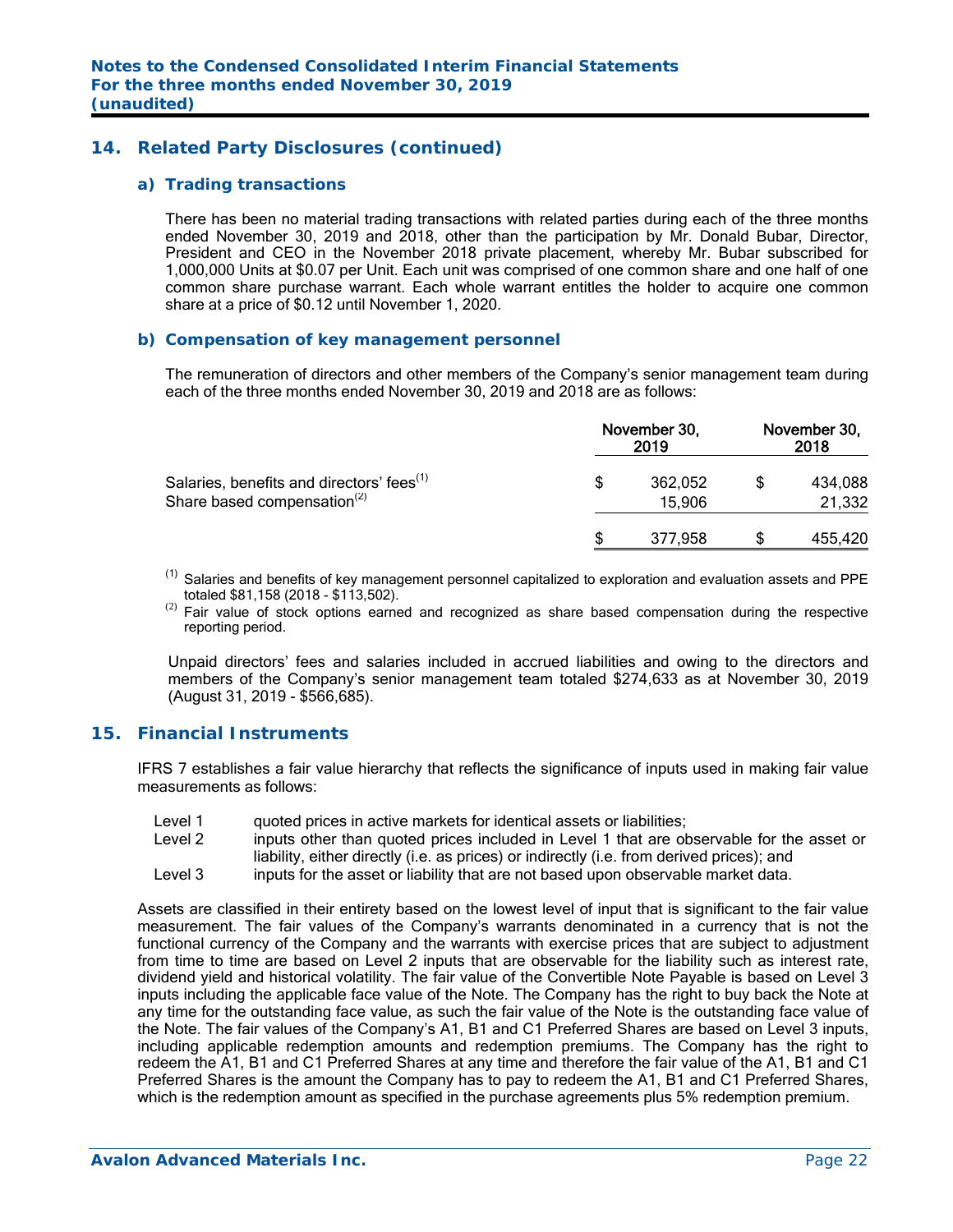## **15. Financial Instruments (continued)**

#### *Fair Values*

Except as disclosed elsewhere in these consolidated financial statements, the carrying amounts for the Company's financial instruments approximate their fair values because of the short-term nature of these items.

The Company's risk exposures and the impact on the Company's financial instruments are summarized below:

#### *Credit risk*

The Company is not exposed to any significant credit risk as at November 30, 2019. The Company's cash and cash equivalents are either on deposit with two major Canadian Chartered banking groups in Canada or invested in bankers' acceptance notes or guaranteed investment certificates issued by a major Canadian Chartered banking group. The Company's receivables primarily consist of Goods and Services Tax/Harmonized Sales Tax receivable, government grants, refundable security deposits with various federal and provincial governments, and a receivable of \$228,274 from the third party with which the Company had entered into the Sale and Purchase Agreement with. The Company's receivables are not subject to significant credit risk, other the amount receivable from this third party. The Company does not anticipate any significant collection issue from this third party.

#### *Liquidity risk*

Liquidity risk is the risk that an entity will not be able to meet its financial obligations as they come due. The Company has in place a planning and budgeting process to assist in determining the funds that are required to support the Company's normal operating requirements on an on-going basis and its plans for exploration and development expenditures. The Company ensures that there are sufficient funds to meet its short-term requirements, taking into account its anticipated cash flows from operations and its holdings of cash and cash equivalents.

As at November 30, 2019, the Company has current assets of \$5,771,779 and current liabilities of \$6,080,988. As disclosed in Note 10, the holder of the B1 and C1 Preferred Shares is entitled to demand repayment of the applicable redemption value per share in cash (which totaled \$621,250 as at November 30, 2019) upon the occurrence of certain Redemption Events. No redemption event has occurred since the issuances of the B1 and C1 Preferred Shares. Excluding the asset held for sale of \$2,605,147 from the current assets, and excluding the deferred asset sale proceeds of \$5,000,000 from the current liabilities, the Company's adjusted working capital as at November 30, 2019 was \$2,085,644. As the de-recognition of the asset held for sale will not require the future out flow of resources by the Company, and the deferred asset sale proceeds are not refundable, it is management's belief that the adjusted working capital figure provides useful information in assessing the Company's liquidity risk.

Repayments due by period as of November 30, 2019:

|                                                                 | Within<br>1 Year      | 1-3<br>Years    | $4 - 5$<br>Years | Over<br>5 Years | Total                |
|-----------------------------------------------------------------|-----------------------|-----------------|------------------|-----------------|----------------------|
| Accounts payable and accrued liabilities \$<br>Lease obligation | 851,996 \$<br>211,050 | - \$<br>443,523 | - \$<br>465,502  | - \$<br>4,713   | 851,996<br>1,124,788 |
| Convertible note payable                                        | 58,333                | ۰               | ۰                |                 | 58,333               |
|                                                                 | $$1,121,379$ \$       | 443,523 \$      | 465,502 \$       |                 | 4,713 \$ 2,035,117   |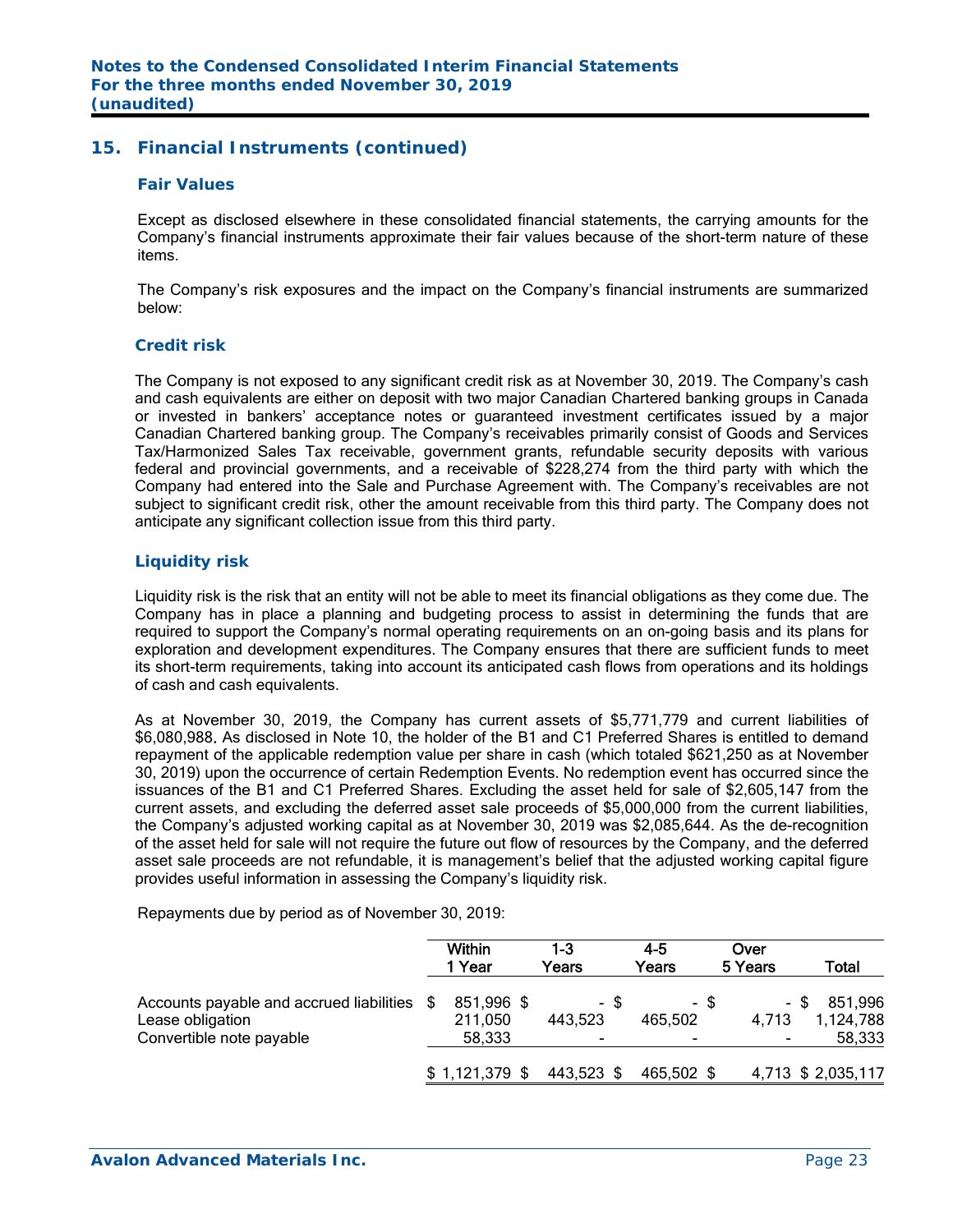## **15. Financial Instruments (continued)**

#### *Market risk*

i) Interest rate risk

 The Company has cash and cash equivalents balances and it has no interest-bearing debt. The Company's current policy is to invest its excess cash in highly liquid money market investments such as bankers' acceptance notes, treasury bills and GICs. These short term money market investments are subject to interest rate fluctuations.

ii) Foreign currency risk

 The Company's functional currency is the Canadian dollar. The majority of the Company's purchases are transacted in Canadian dollars. Other than the US\$ Warrants as disclosed in Note 12b, the Company had no other significant financial assets or financial liabilities denominated in foreign currencies as at November 30, 2019.

iii) Price risk

 The prices of metals and minerals fluctuate widely and are affected by many factors outside of the Company's control. The prices of metals and minerals and future expectation of such prices have a significant impact on the market sentiment for investment in mining and mineral exploration companies. This in turn may impact the Company's ability to raise equity financing for its long term working capital requirements.

#### *Sensitivity analysis*

Considering the Company's budget expenditures for the balance of fiscal 2020 and its current cash and cash equivalents of \$2,702,128, with other variables held constant, sensitivity to a plus or minus 25 basis points change in interest rates would not have any significant effect on the Company's net loss for the balance of fiscal 2020.

Other than the US\$ Warrants as disclosed in Note 12b, the Company had no other significant financial assets or financial liabilities denominated in foreign currencies as at November 30, 2019, and its anticipated on-going expenditures to be transacted in US dollars for the next nine month period is approximately US\$167,000. If the Canadian dollar weakens (or strengthens) 5% against the US dollar with other variables held constant, it would not have any significant effect on the Company's expenditures over a nine month period.